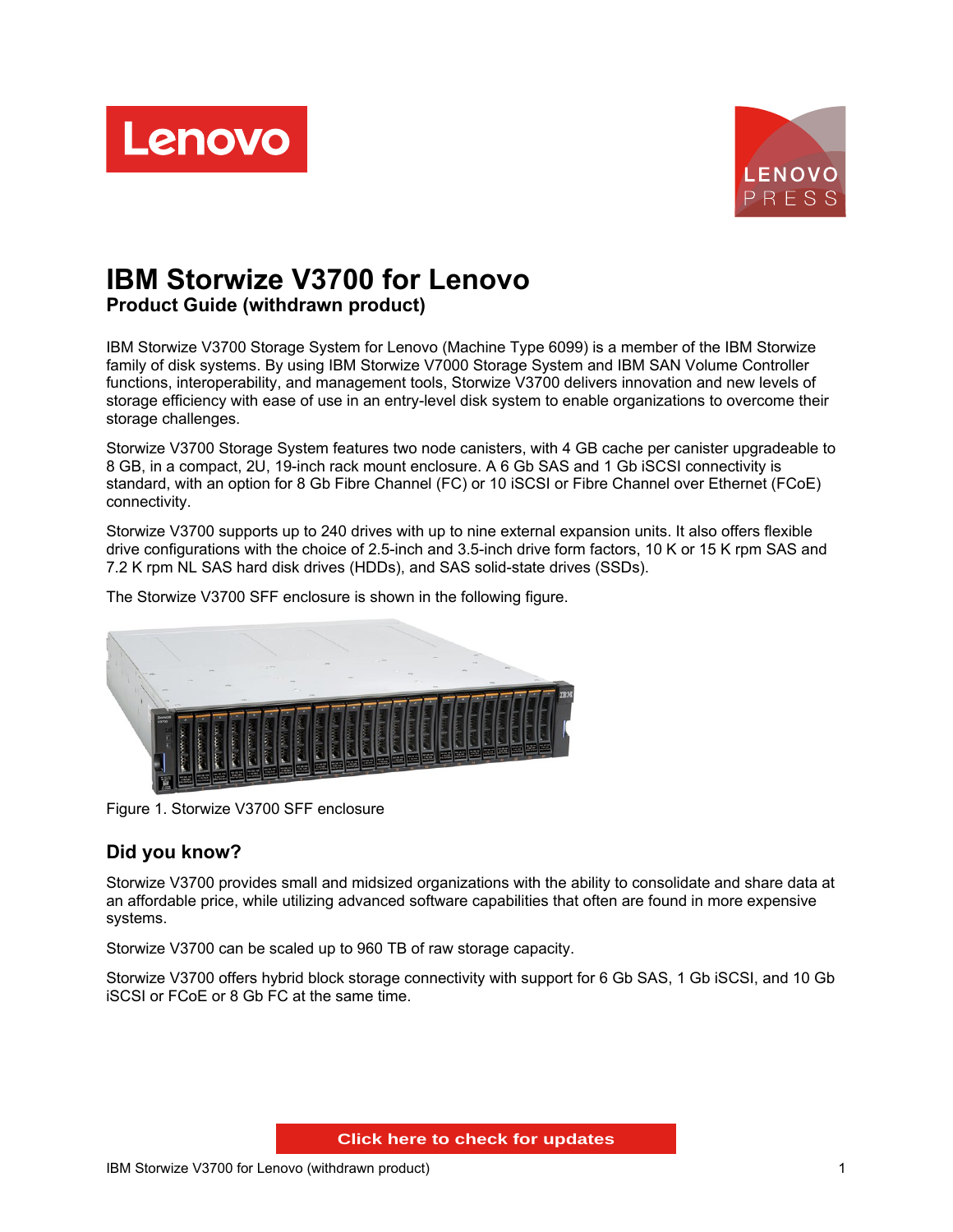## **Key features**

The Storwize V3700 storage system provides the following key features and benefits:

- Scalable, modular storage with dual-active intelligent array node canisters with up to 8 GB cache per canister.
- Flexible host connectivity to match diverse client needs with support for 6 Gb SAS and 1 Gb iSCSI connectivity standard, with optional 10 Gb iSCSI or FCoE, 8 Gb FC, or extra 6 Gb SAS or 1 Gb iSCSI connectivity.
- 6 Gb SAS drive-side connectivity with support for 12x 3.5-inch large form factor (LFF) or 24x 2.5-inch small form factor (SFF) drives in the controller unit; scalable up to 120 LFF drives per system with the attachment of LFF expansion units (12x LFF drives each) or up to 240 SFF drives per system with the attachment of SFF expansion unit (24x SFF drives each) to satisfy growing needs for storage capacity and performance.
- Flexibility in storing data on high-performance SAS SSDs, performance-optimized enterprise SAS HDDs, or capacity-optimized enterprise NL SAS HDDs; mixing and matching drive types and form factors within a single system to perfectly meet performance and capacity requirements for various workloads.
- Rich set of standard functions are available at no extra cost, including virtualized internal storage, snapshots, thin provisioning, data migration, and data replication.
- Optional licensed functions, including higher number of snapshots for added scalability, Turbo performance, Easy Tier, and remote mirroring.
- VMware vSphere Virtual Volumes (VVol) integration brings advanced storage management functions to the virtual machine level for finer VM storage service level control and policy-driven automation. **Note:** VVol integration feature requires IBM Spectrum Control Base Edition for Lenovo that can be downloaded from <http://www.ibm.com/support/fixcentral>.
- Intuitive, web-based GUI for easy system set up and management.
- Extensive interoperability with support for most major server platforms and operating systems.
- Conforms to applicable Network Equipment Building System (NEBS) level 3 documents and to applicable European Telecommunications Standards Institute (ETSI) documents

The Storwize V3700 LFF enclosure is shown in the following figure.





The Storwize V3700 supports the complete range of data storage requirements, from highly utilized applications to high-capacity, low usage applications, with the flexible choice of drives.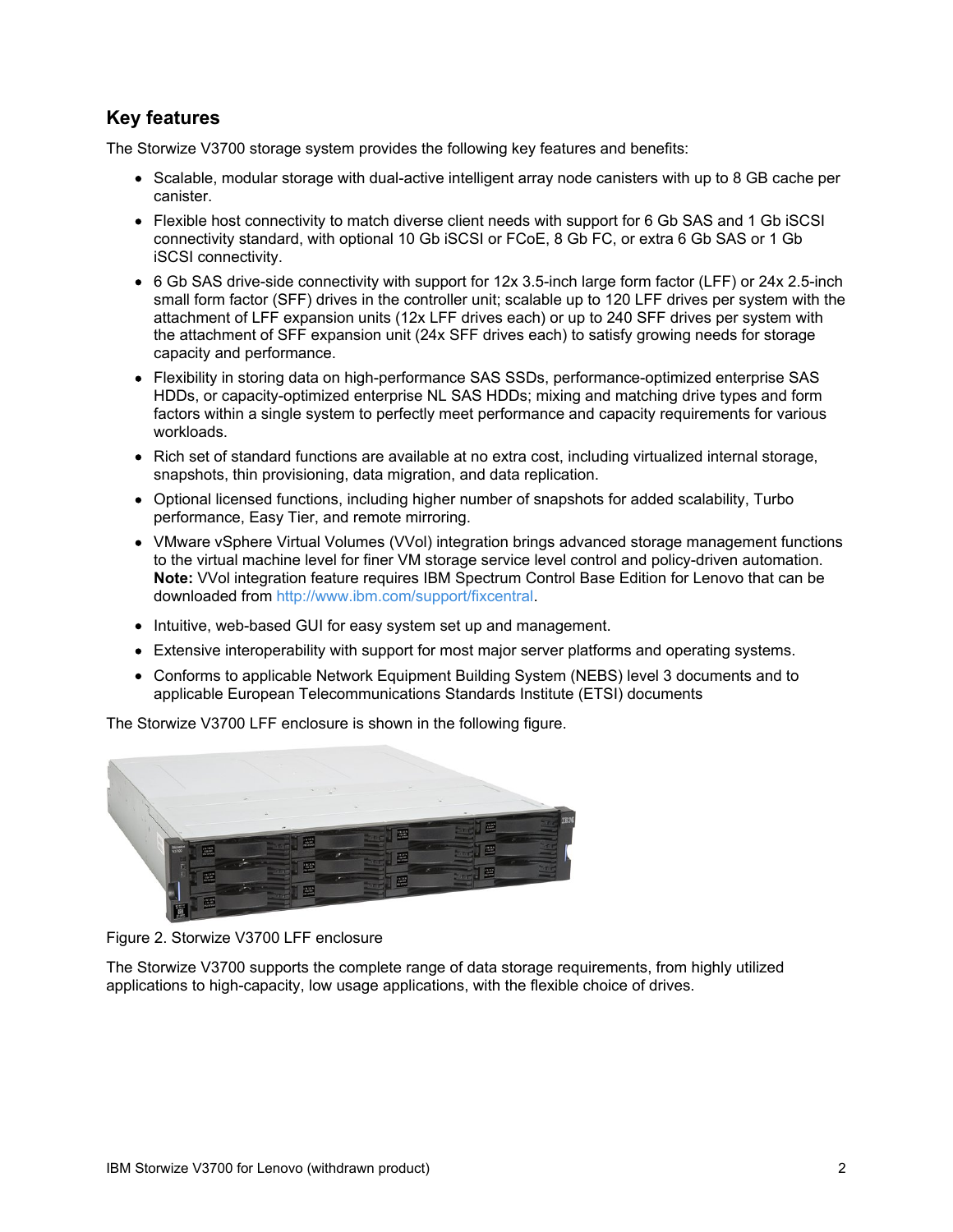The following 2.5-inch drives are supported:

- High-performance SSDs: 200 GB, 400 GB, 800 GB, 1.6 TB, and 3.2 TB SAS
- Performance-optimized, enterprise class disk drives:
	- 300 GB and 600 GB 15K rpm SAS
	- 600 GB, 900 GB, 1.2 TB, and 1.8 TB 10K rpm SAS
- High-capacity, archival-class nearline disk drives: 2 TB 7.2K rpm NL SAS

The following 3.5-inch drives are supported:

- Performance-optimized, enterprise class disk drives:
	- 300 GB and 600 GB 15K rpm SAS
	- 900 GB, 1.2 TB, and 1.8 TB 10K rpm SAS
- High-capacity, archival-class nearline disk drives: 4 TB, 6 TB, and 8 TB 7.2K rpm NL SAS

All drives are dual-port and hot-swappable. Drives of the same form factor can be intermixed within the appropriate enclosure, which provides the flexibility to address performance and capacity needs within a single enclosure.

Up to nine Storwize V3700 expansion units are supported by a single Storwize V3700 controller unit. You can intermix 3.5-inch and 2.5-inch expansion units behind a 3.5-inch or 2.5-inch controller unit. This configuration delivers the added flexibility to mix 3.5-inch and 2.5-inch drives within a single system. More drives and expansion units are designed to be dynamically added with virtually no downtime, which helps to quickly and seamlessly respond to ever-growing capacity demands.

The Storwize V3700 storage system is designed to offer high levels of system and data availability with the following technologies:

- Dual-active, intelligent node canisters with mirrored cache
- Dual-port drives with automatic drive failure detection and RAID rebuild with global hot spares
- Redundant hardware, including power supplies and fans
- Hot-swappable and customer replaceable components
- Automated path failover support for the data path between the server and the drives

The Storwize V3700 supports the following management interfaces:

- Web-based graphical user interface (GUI) via HTTPS that requires only a supported browser (Microsoft Internet Explorer, Google Chrome, or Mozilla Firefox), so there is no need for a separate console or plug-in
- Command line interface (CLI) via SSH
- Storage Management Initiative Specification (SMI-S)
- SNMP and email notifications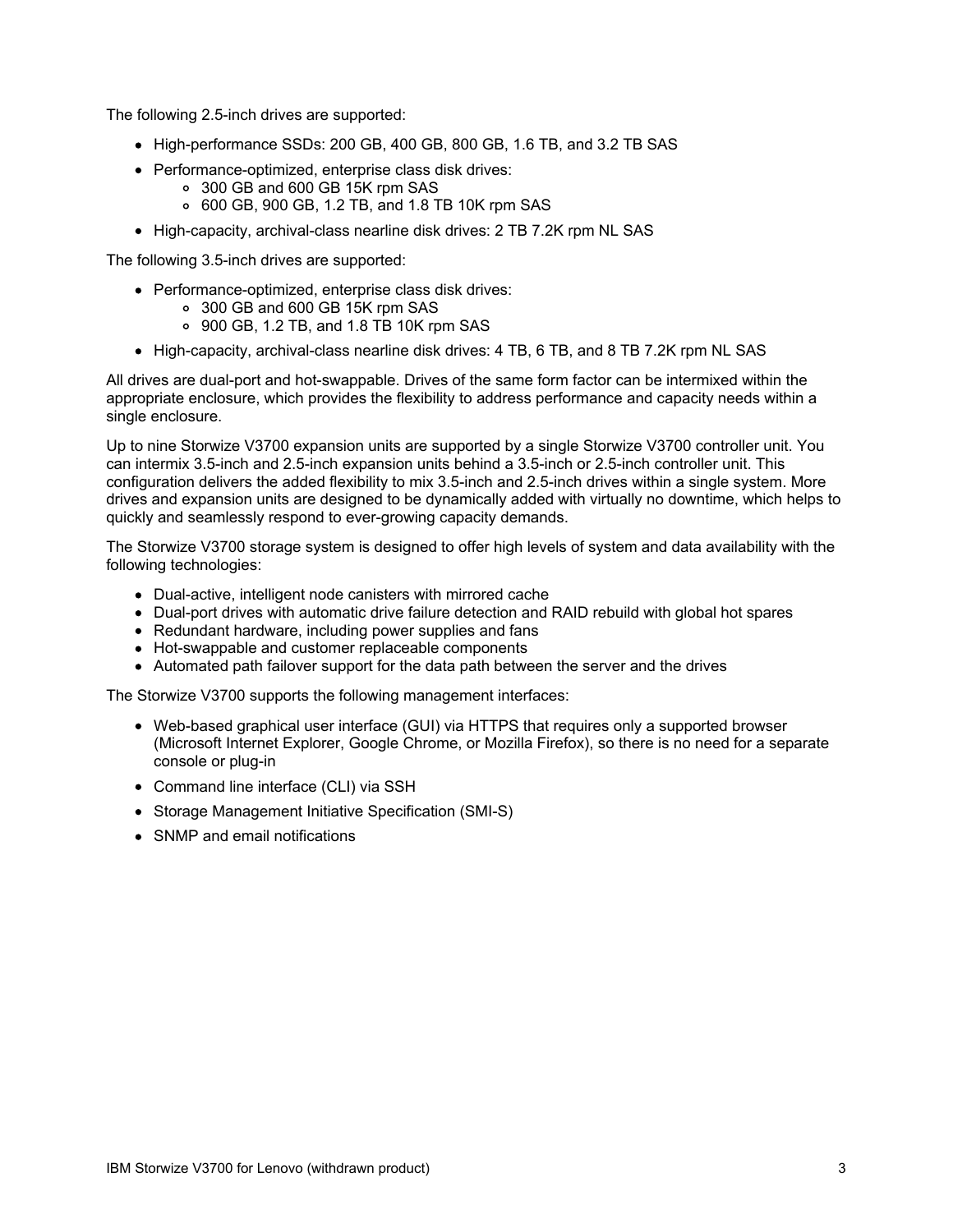## **Components and connectors**

The following figure shows the front of the Storwize V3700 SFF enclosure.

| <b>Status LEDs</b> |                                      |  |  |  |  |  |  |  |  |  |  |  |  |  |  |  |  |     |
|--------------------|--------------------------------------|--|--|--|--|--|--|--|--|--|--|--|--|--|--|--|--|-----|
| $\overline{e}$     |                                      |  |  |  |  |  |  |  |  |  |  |  |  |  |  |  |  | IBM |
|                    |                                      |  |  |  |  |  |  |  |  |  |  |  |  |  |  |  |  |     |
|                    |                                      |  |  |  |  |  |  |  |  |  |  |  |  |  |  |  |  |     |
|                    | 24x 2.5-inch SAS hot-swap drive bays |  |  |  |  |  |  |  |  |  |  |  |  |  |  |  |  |     |

Figure 3. Front view of the Storwize V3700 SFF enclosure

The following figure shows the front of the Storwize V3700 LFF enclosure.



Figure 4. Front view of the Storwize V3700 LFF enclosure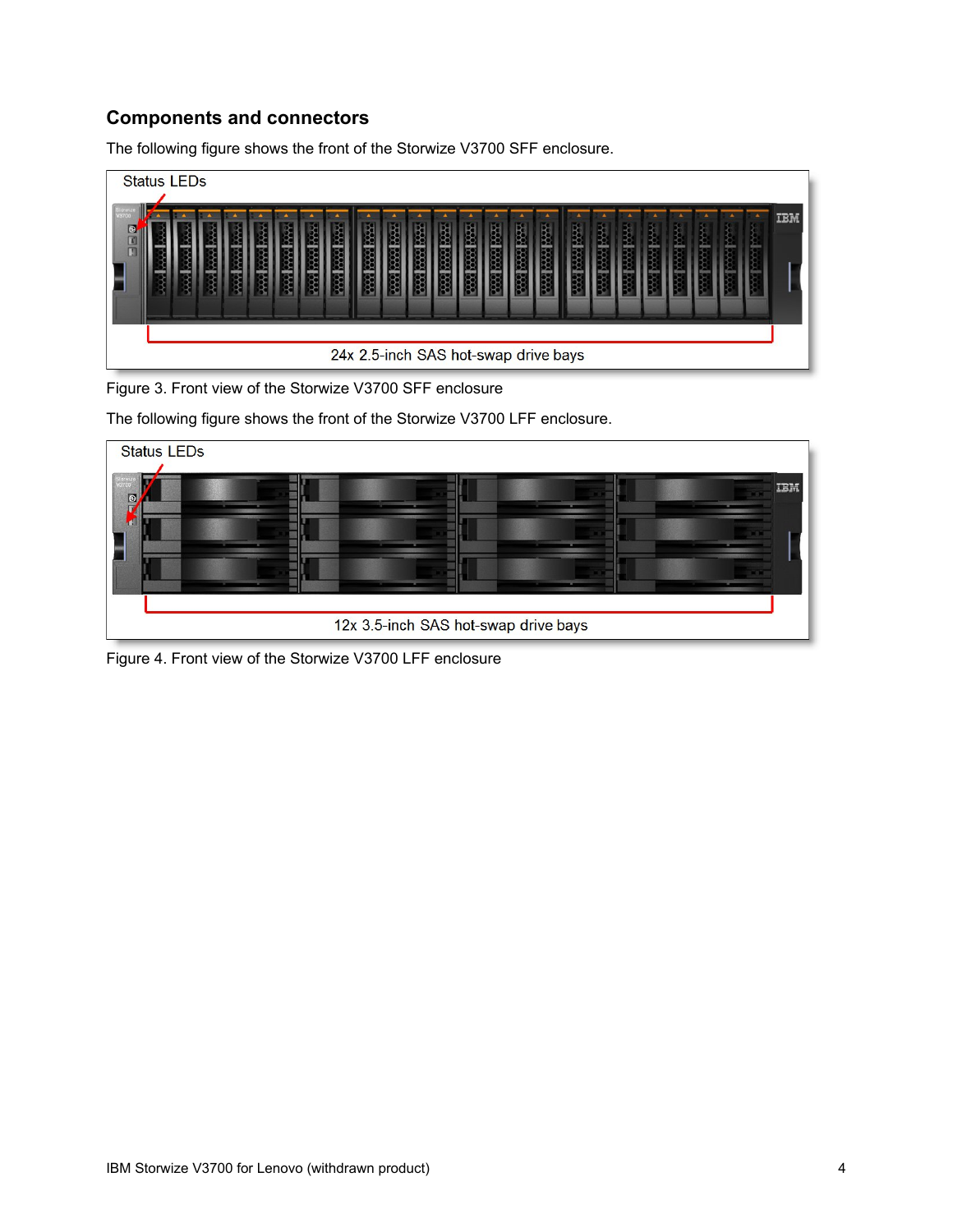

The following figure shows the rear of the Storwize V3700 Controller Unit.

Figure 5. Rear view of the Storwize V3700 Controller Unit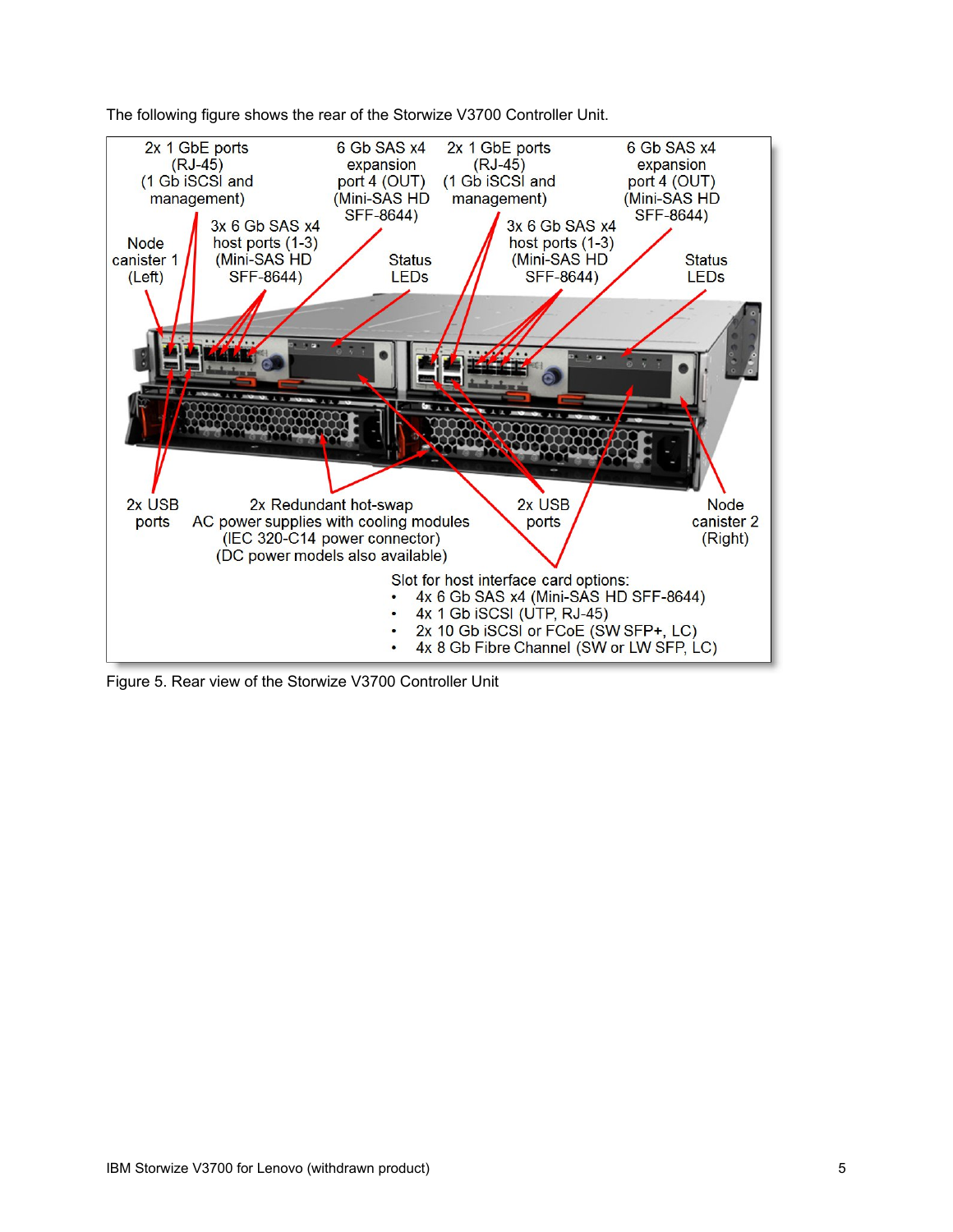

The following figure shows the rear of the Storwize V3700 Expansion Unit.

Figure 6. Rear view of the Storwize V3700 Expansion Unit

### **System specifications**

The following table lists the Storwize V3700 storage system specifications.

| Component                        | <b>Specification</b>                                                                                                                                                                                     |
|----------------------------------|----------------------------------------------------------------------------------------------------------------------------------------------------------------------------------------------------------|
| Form factor                      | Storwize V3700 Controller Unit: 2U rack mount<br>Storwize V3700 Expansion Unit: 2U rack mount                                                                                                            |
| Controller unit<br>configuration | Dual controller (known as <i>node canister</i> ) configuration.                                                                                                                                          |
| <b>RAID levels</b>               | RAID 0, 1, 5, 6, and 10; Distributed RAID 5 and 6 (Distributed RAID is supported with the<br>Spectrum Virtualize Software for V3700 version 7.6 onwards, which requires 4 GB to 8 GB<br>cache upgrades). |
| Controller cache                 | 8 GB per system (4 GB per node canister) upgradeable to 16 GB (8 GB per node canister).<br>Battery-backed cache protection.                                                                              |
| Drive bays                       | Up to 240 SFF drive bays per storage system:<br>• 24 SFF drive bays in the controller unit<br>• 24 SFF drive bays in the expansion unit; up to 9x expansion units                                        |
|                                  | Up to 120 LFF drive bays per storage system:<br>• 12 LFF drive bays in the controller unit<br>12 LFF drive bays in the expansion unit; up to 9x expansion units                                          |
|                                  | Intermix of SFF and LFF units is supported.                                                                                                                                                              |
| Drive technology                 | SAS and NL SAS HDDs and SAS SSDs. Intermix of HDDs and SSDs is supported.                                                                                                                                |

Table 1. System specifications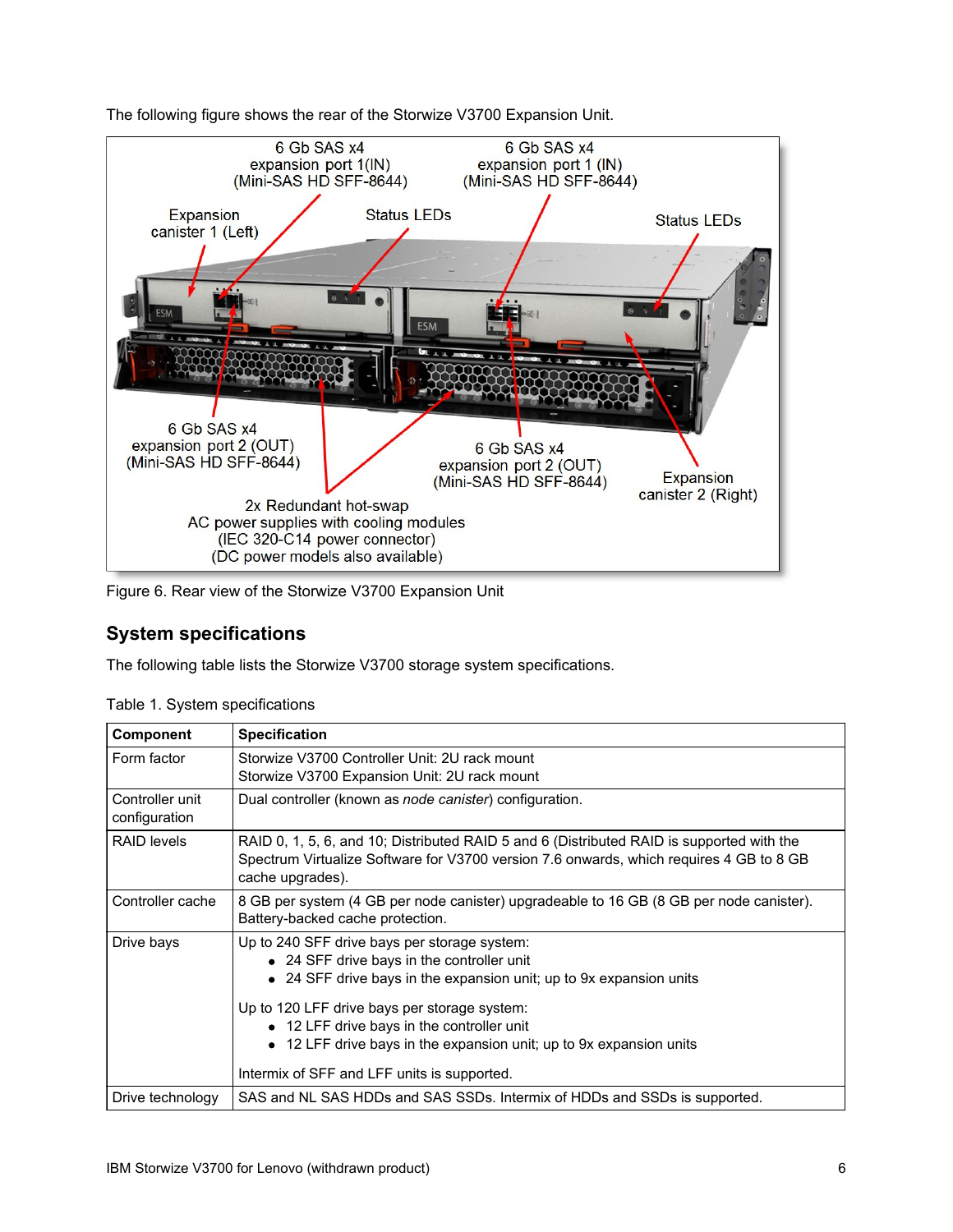| Component                              | <b>Specification</b>                                                                                                                                                                                                                                                                                                                                                                                                                                                                       |
|----------------------------------------|--------------------------------------------------------------------------------------------------------------------------------------------------------------------------------------------------------------------------------------------------------------------------------------------------------------------------------------------------------------------------------------------------------------------------------------------------------------------------------------------|
| Drive connectivity                     | Dual-ported 6 Gb SAS drive attachment infrastructure.                                                                                                                                                                                                                                                                                                                                                                                                                                      |
|                                        | Controller unit with two node canisters (ports per one node canister):<br>• 24x 6 Gb SAS internal drive ports (SFF enclosure)<br>12x 6 Gb SAS internal drive ports (LFF enclosure)<br>• 1x 6 Gb SAS x4 (Mini-SAS HD SFF-8644) expansion port for the attachment of the<br>expansion units<br>Expansion unit with two expansion canisters (ports per one expansion canister):<br>• 24x 6 Gb SAS internal drive ports (SFF enclosure)<br>• 12x 6 Gb SAS internal drive ports (LFF enclosure) |
|                                        | • 2x 6 Gb SAS x4 (Mini-SAS HD SFF-8644) expansion ports for the daisy chained<br>attachment of the expansion units                                                                                                                                                                                                                                                                                                                                                                         |
| <b>Drives</b>                          | SFF drives:<br>• 200 GB, 400 GB, 800 GB, 1.6 TB, and 3.2 TB SAS SSDs<br>• 300 GB and 600 GB 15K rpm SAS HDDs<br>• 600 GB, 900 GB, 1.2 TB, and 1.8 TB 10K rpm SAS HDDs<br>• 2 TB 7.2K rpm NL SAS HDDs                                                                                                                                                                                                                                                                                       |
|                                        | LFF drives:<br>• 300 GB and 600 GB 15K rpm SAS HDDs<br>• 900 GB, 1.2 TB, and 1.8 TB 10K rpm SAS HDDs<br>• 4 TB, 6 TB, and 8 TB 7.2K rpm NL SAS HDDs                                                                                                                                                                                                                                                                                                                                        |
| Storage capacity                       | Up to 960 TB (120x 8 TB NL SAS HDDs)                                                                                                                                                                                                                                                                                                                                                                                                                                                       |
| Host connectivity                      | Standard ports (per controller unit with two node canisters):<br>• 6x 6 Gb SAS host ports (Mini-SAS HD, SFF-8644) (3 ports per node canister)<br>• 4x 1 Gb iSCSI host ports (UTP, RJ-45) (2 ports per node canister)                                                                                                                                                                                                                                                                       |
|                                        | Optional additional ports on host interface cards (per controller unit with two node canisters):<br>• 8x 6 Gb SAS host ports (Mini-SAS HD, SFF-8644) (4 ports per node canister)<br>• 8x 1 Gb iSCSI host ports (UTP, RJ-45) (4 ports per node canister)<br>• 4x 10 Gb iSCSI or FCoE SFP+ host ports (SW fiber optics, LC) (2 ports per node<br>canister)<br>• 8x 8 Gb FC SFP host ports (SW or LW fiber optics, LC) (4 ports per node canister)                                            |
| Host operating<br>systems              | Microsoft Windows Server 2008 R2, 2012 and 2012 R2; Red Hat Enterprise Linux (RHEL) 5, 6,<br>and 7; SUSE Linux Enterprise Server (SLES) 10, 11, and 12; VMware vSphere 5.0, 5.1, 5.5,<br>and 6.0.                                                                                                                                                                                                                                                                                          |
| Standard<br>software features          | Virtualization of internal storage, Thin Provisioning, One-way Data Migration, FlashCopy<br>snapshots (up to 64 targets).                                                                                                                                                                                                                                                                                                                                                                  |
| <b>Optional features</b>               | Turbo Performance, Easy Tier, Remote Mirroring, FlashCopy snapshots (up to 2,040 targets).                                                                                                                                                                                                                                                                                                                                                                                                 |
| Performance<br>(non-Turbo /<br>Turbo)* | Up to 200,000 / 295,000 cache read IOPS<br>$\bullet$<br>Up to 45,000 / 67,000 disk read IOPS<br>Up to 12,300 / 14,000 disk write IOPS<br>Up to 23,000 / 33,000 disk mixed (70% read/30% write) IOPS<br>Up to 3.3 / 5.95 GBps sequential cache read throughput<br>Up to 2.5 / 4.1 GBps sequential disk read throughput<br>Up to 0.81 / 1.4 GBps sequential disk write throughput                                                                                                            |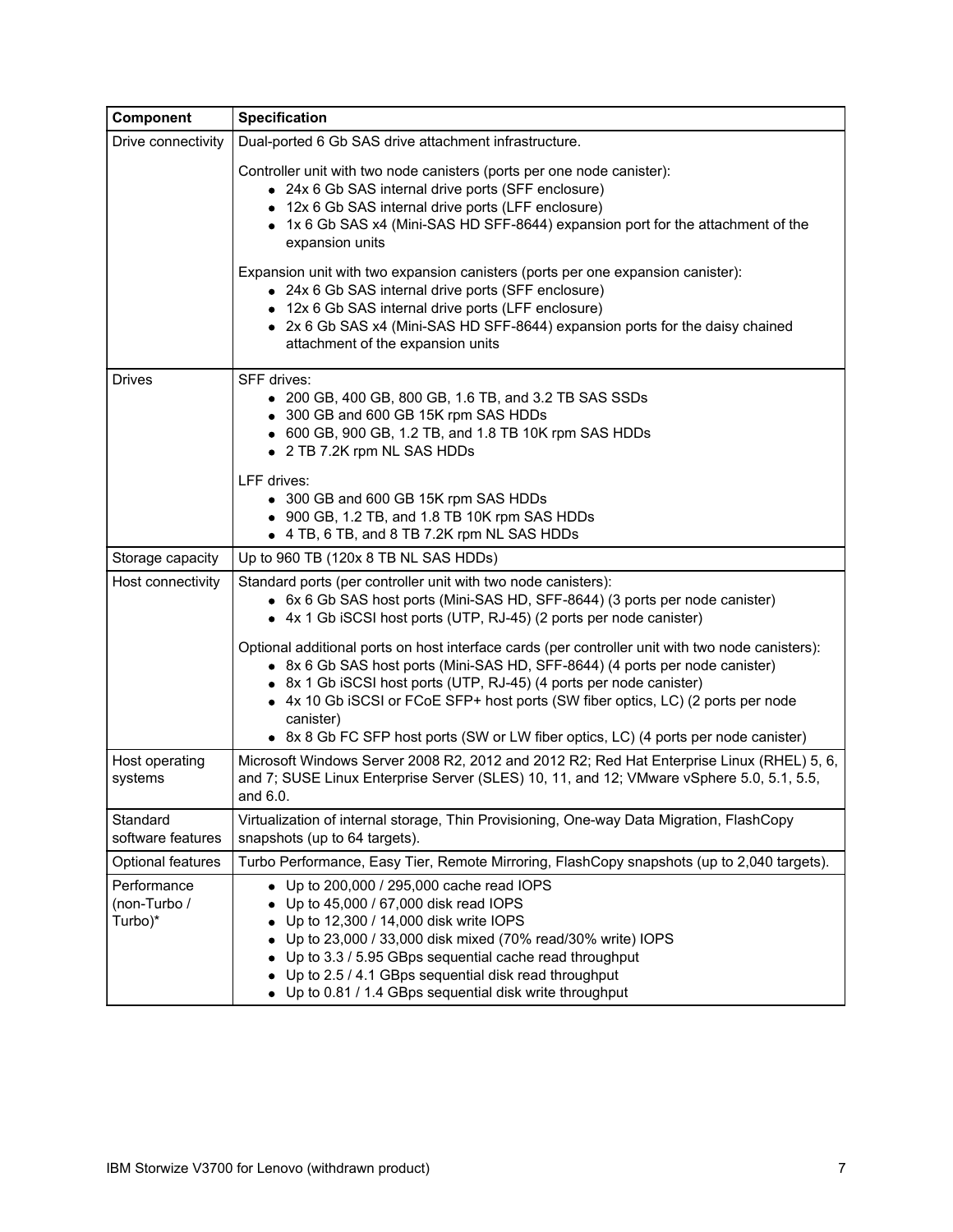| Component                   | <b>Specification</b>                                                                                                                                                                                                                                                                                                                                                                                                                                                                                                                                                                                                                                                                                      |
|-----------------------------|-----------------------------------------------------------------------------------------------------------------------------------------------------------------------------------------------------------------------------------------------------------------------------------------------------------------------------------------------------------------------------------------------------------------------------------------------------------------------------------------------------------------------------------------------------------------------------------------------------------------------------------------------------------------------------------------------------------|
| Configuration<br>maximums** | Per system:<br>• Maximum number of storage pools: 1,024<br>Maximum number of logical volumes: 2,048<br>Maximum logical volume size: 256 TB<br>Maximum number of drives in a RAID array: 16<br>Maximum number of drives in a distributed RAID array: 128 (including up to 4 spares)<br>Maximum number of RAID arrays: 128<br>Maximum number of distributed RAID arrays: 10<br>Maximum hot spare drives: No limit<br>Maximum number of host ports: 2,048<br>Maximum number of hosts: 256<br>Maximum number of host ports per one host: 32<br>Maximum number of snapshots: 2,040 (requires an optional license)<br>Maximum number of remote mirroring relationships: 2,048 (requires an optional<br>license) |
| Cooling                     | Redundant cooling with the fan modules that are built into power supplies.                                                                                                                                                                                                                                                                                                                                                                                                                                                                                                                                                                                                                                |
| Power supply                | Two redundant hot-swap 735 W AC or 800 W DC power supplies.                                                                                                                                                                                                                                                                                                                                                                                                                                                                                                                                                                                                                                               |
| Hot-swap parts              | Node canisters, expansion canisters, SFP/SFP+ transceivers, drives, power supplies with fans.                                                                                                                                                                                                                                                                                                                                                                                                                                                                                                                                                                                                             |
| Management<br>interfaces    | 2x 1 GbE ports (UTP, RJ-45) in a primary/redundant configuration.<br>Web-based GUI; SSH CLI; SMI-S; SNMP and email notifications.                                                                                                                                                                                                                                                                                                                                                                                                                                                                                                                                                                         |
| Security features           | Secure Socket Layer (SSL), Secure Shell (SSH), user level security, LDAP authentication                                                                                                                                                                                                                                                                                                                                                                                                                                                                                                                                                                                                                   |
| Warranty                    | Three-year customer-replaceable unit and onsite warranty with 9x5 next business day<br>terms. Optional warranty service upgrades are available through Lenovo: 24x7 coverage, 2-<br>hour or 4-hour response time, 1-year or 2-year warranty extensions, Hard Drive Retention.                                                                                                                                                                                                                                                                                                                                                                                                                             |
| <b>Dimensions</b>           | Height: 87 mm (3.4 in.); width: 483 mm (19.0 in.); depth: 556 mm (21.9 in.)                                                                                                                                                                                                                                                                                                                                                                                                                                                                                                                                                                                                                               |
| Weight                      | $\bullet$ 3.5-inch controller unit: Empty: 18.0 kg (39.6 lb); Fully configured: 28.3 kg (62.2 lb)<br>3.5-inch expansion unit: Empty: 16.4 kg (36.1 lb); Fully configured: 26.7 kg (58.8 lb)<br>2.5-inch controller unit: Empty: 19.0 kg (41.8 lb); Fully configured: 27.3 kg (60.0 lb)<br>$\bullet$ 2.5-inch expansion unit: Empty: 16.7 kg (36.7 lb); Fully configured: 25.0 kg (55.2 lb)                                                                                                                                                                                                                                                                                                                |

\* Performance measurements with the maximum number of 15K rpm HDDs supported by the system.

\*\* For a detailed list of configuration limits and restrictions for a specific version of the Storwize V3700 software, see the following online document: <http://www.ibm.com/support/docview.wss?uid=ssg1S1004388>

## **Controller units**

The following table lists the models of the Storwize V3700 controller units.

**Product availability:** Storwize V3700 Controller Units are withdrawn and no longer available for ordering. The replacement product is Lenovo [Storage](http://lenovopress.com/lp0497) V3700 v2.

| <b>Description</b>                                     | Part<br>number | <b>Machine</b><br><b>Type-Model</b> | Feature<br>code |
|--------------------------------------------------------|----------------|-------------------------------------|-----------------|
| IBM Storwize V3700 3.5-inch Storage Controller Unit    | 6099L2C        | 6099-12C                            | ACAN            |
| IBM Storwize V3700 2.5-inch Storage Controller Unit    | 6099S2C        | 6099-24C                            | <b>ACBN</b>     |
| IBM Storwize V3700 2.5-inch DC Storage Controller Unit | 6099T2C        | 6099-2DC                            | <b>ACDJ</b>     |

\* MTM = Machine Type (first four digits) - Model (last three digits and letters)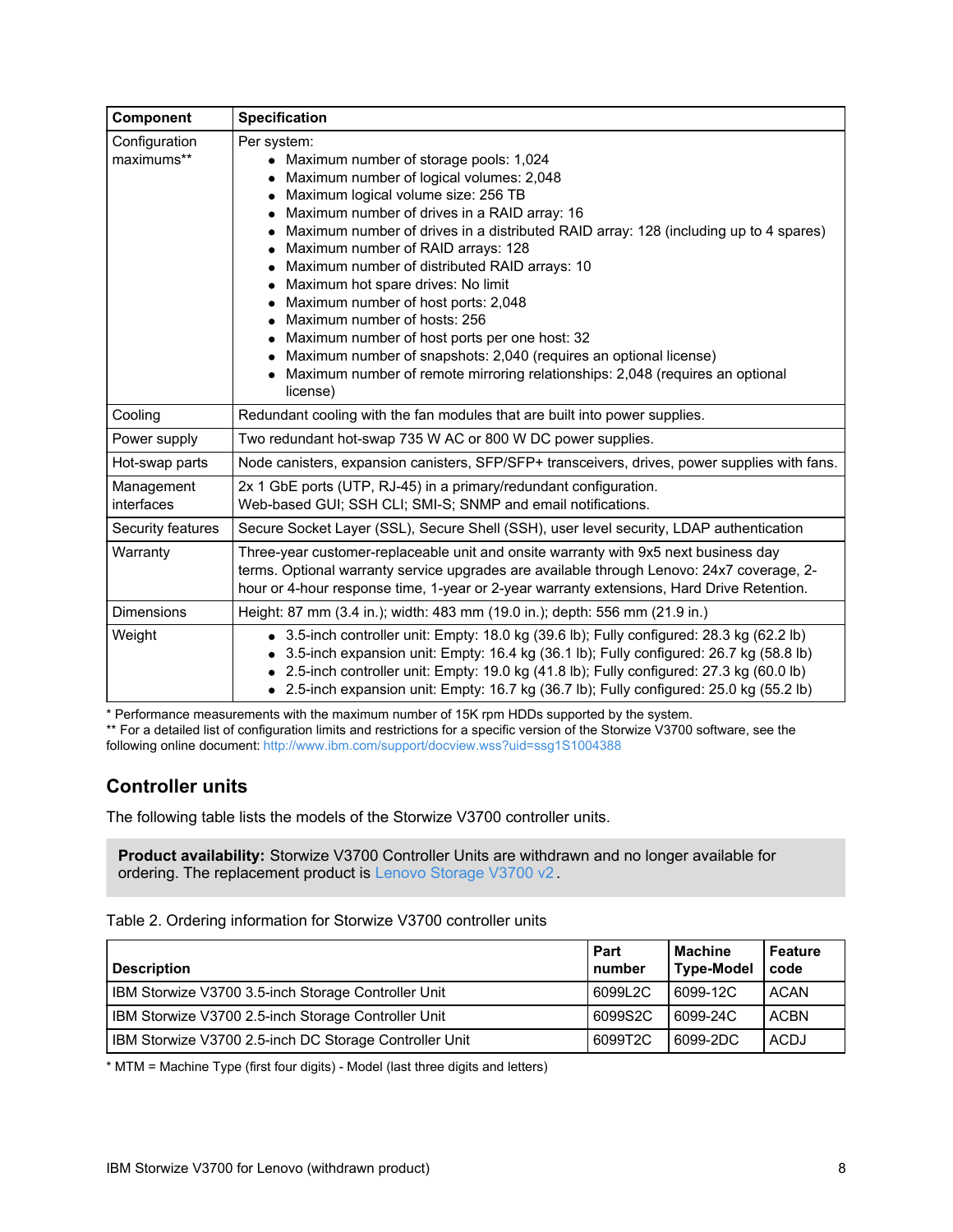The part number for the Storwize V3700 controller unit includes the following items:

- One Storwize V3700 LFF or SFF controller unit with two power supplies with cooling modules and with two node canisters
- Two 2.8 m, 10 A/100 250 V, C13 to IEC 320-C14 Rack Power Cables (AC-powered models only)
- Two DC power cables (DC-powered models only)
- Rack mount hardware kit
- Publications package

The Storwize V3700 controller units ship with two node canisters. A *node canister* provides interfaces for host connectivity, management, and internal drives, and it runs storage management and virtualization software.

Each Storwize V3700 controller unit ships with 8 GB of battery-backed cache (4 GB per node canister) that can be upgraded to 16 GB (8 GB per node canister). The following table lists cache upgrade option.

#### Table 3. Cache upgrade option

| <b>Description</b>       | Part<br>number | Feature<br>code | <b>Maximum</b><br>quantity per one<br>controller unit |
|--------------------------|----------------|-----------------|-------------------------------------------------------|
| 4GB to 8GB Cache Upgrade | 00MJ101        | <b>ACHB</b>     | $2^*$                                                 |

\* One per node canister; both node canisters must have the same cache size.

The Storwize V3700 controller units ship with the following host connectivity interfaces:

- 4x Gigabit Ethernet (RJ-45) ports (2 ports per node canister) for 1 Gb iSCSI host connectivity and management
- 6x 6 Gb SAS x4 (Mini-SAS HD SFF-8644) ports (3 ports per node canister) for 6 Gb SAS direct host attachments

Each node canister has one expansion slot for an optional host interface card (HIC). The following host interfaces can be added to the Storwize V3700 controller unit with optional HICs (if HICs are used, two HICs of the same type are required per one controller unit):

- 8x 6 Gb SAS x4 (Mini-SAS HD SFF-8644) ports (4 ports per HIC) for extra SAS connectivity (for a total of 14x 6 Gb SAS ports per controller unit)
- 8x GbE (RJ-45) ports (4 ports per HIC) for extra iSCSI connectivity (for a total of 12x GbE ports per controller unit)
- 4x 10 GbE SFP+ ports (2 ports per HIC) with four SW SFP+ optical transceivers (LC connectors) installed for 10 Gb iSCSI or FCoE connectivity
- 8x 8 Gb FC SFP ports (4 ports per HIC) with four SW SFP optical transceivers (LC connectors) installed (2 transceivers per HIC) for FC connectivity (a pair of extra 8 Gb FC SW or LW SFP transceivers is available for ordering as an option)

**Note:** Both node canisters must have the same type of the host interface card installed, and both cards must have SFP/SFP+ modules of the same type, if any.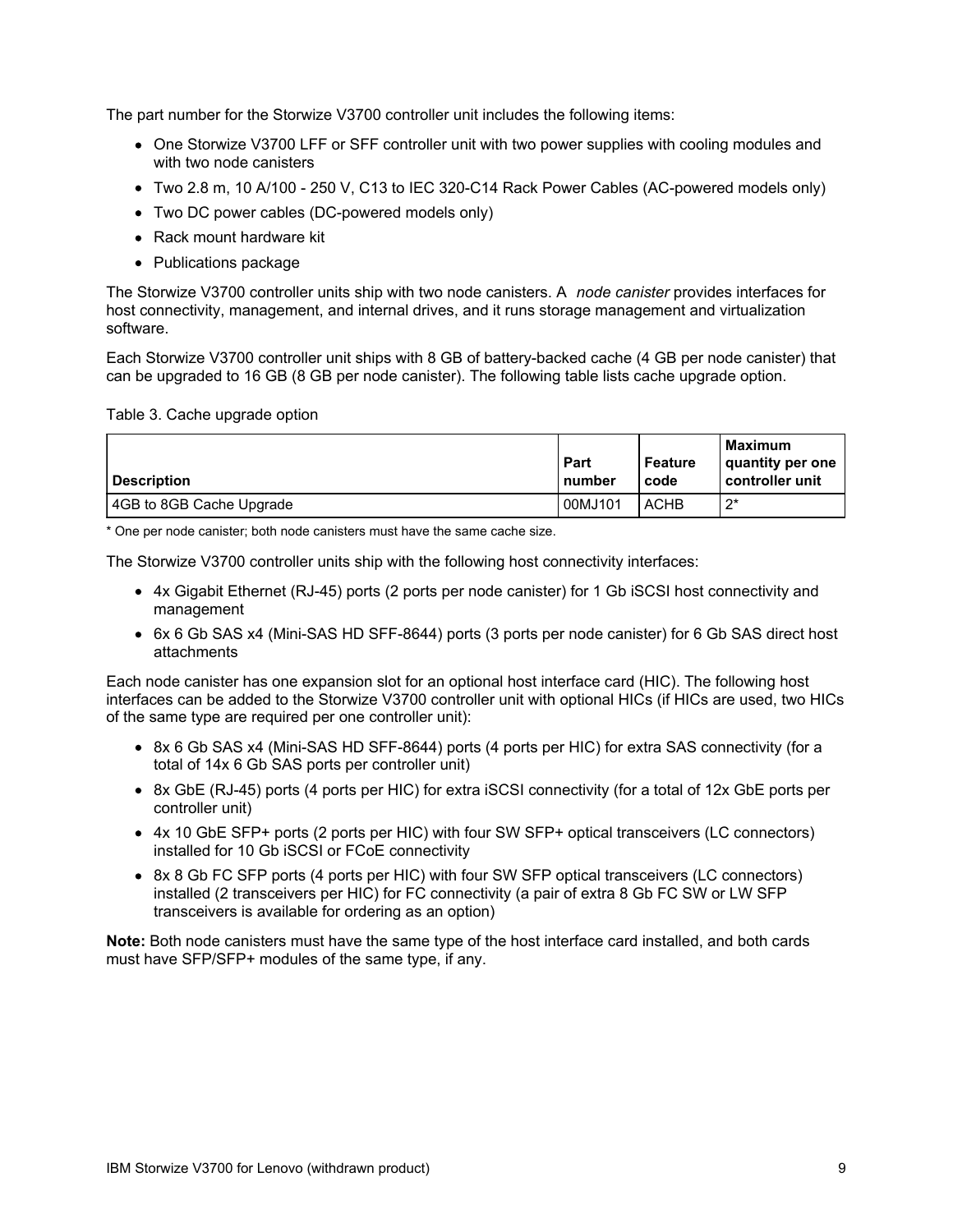The following table lists the available host port configurations for the Storwize V3700 controller units.

| Port type   | 6 Gb SAS                 | <b>Gb iSCSI</b>                    | 10 Gb iSCSI or FCoE     | 8 Gb FC                 |  |  |  |  |  |
|-------------|--------------------------|------------------------------------|-------------------------|-------------------------|--|--|--|--|--|
| Number of I | Standard configuration   |                                    |                         |                         |  |  |  |  |  |
| ports       | 6 (3 per node canister)  | 4 (2 per node canister)            |                         |                         |  |  |  |  |  |
|             | Optional configurations  |                                    |                         |                         |  |  |  |  |  |
|             | 14 (7 per node canister) | 4 (2 per node canister)            |                         |                         |  |  |  |  |  |
|             | 6 (3 per node canister)  | 12 (2 per node canister) $\vert$ - |                         |                         |  |  |  |  |  |
|             | 6 (3 per node canister)  | 4 (2 per node canister)            | 4 (2 per node canister) | -                       |  |  |  |  |  |
|             | 6 (3 per node canister)  | 4 (2 per node canister)            |                         | 8 (4 per node canister) |  |  |  |  |  |

Table 4. Storwize V3700 controller unit host port configurations

The following table lists ordering information for the host connectivity options for the Storwize V3700 controller units.

#### Table 5. Host connectivity options

| <b>Description</b>                                                                             | Part<br>number | <b>Feature</b><br>code | <b>Maximum</b><br>quantity per one<br>controller unit |  |  |  |
|------------------------------------------------------------------------------------------------|----------------|------------------------|-------------------------------------------------------|--|--|--|
| Host connectivity card options                                                                 |                |                        |                                                       |  |  |  |
| 6Gb SAS 4 Port Host Interface Card                                                             | 00MJ093        | <b>ACHJ</b>            | $2^*$                                                 |  |  |  |
| 8Gb FC 4 Port Host Interface Card                                                              | 00MJ095        | <b>ACHK</b>            | $2^*$                                                 |  |  |  |
| 1Gb iSCSI 4 Port Host Interface Card                                                           | 00MJ097        | <b>ACHL</b>            | $2^*$                                                 |  |  |  |
| 10Gb iSCSI - FCoE 2 Port Host Interface Card                                                   | 00MJ099        | <b>ACHM</b>            | $2^*$                                                 |  |  |  |
| SFP options for 8 Gb FC host interface card (ships with a pair of 8 Gb FC SW SFP transceivers) |                |                        |                                                       |  |  |  |
| 8Gb FC SW SFP Transceivers (Pair)                                                              | 00MJ103        | <b>ACHS</b>            | $2**$                                                 |  |  |  |
| 8Gb FC LW SFP Transceivers (Pair)                                                              | 00MJ105        | <b>ACHT</b>            | $4***$                                                |  |  |  |
| Cable options for FC, FCoE, and 10 Gb iSCSI host connectivity (AC-powered models only)         |                |                        |                                                       |  |  |  |
| Lenovo 0.5m LC-LC OM3 MMF Cable                                                                | 00MN499        | ASR <sub>5</sub>       | 8                                                     |  |  |  |
| Lenovo 1m LC-LC OM3 MMF Cable                                                                  | 00MN502        | ASR6                   | 8                                                     |  |  |  |
| Lenovo 3m LC-LC OM3 MMF Cable                                                                  | 00MN505        | ASR7                   | 8                                                     |  |  |  |
| Lenovo 5m LC-LC OM3 MMF Cable                                                                  | 00MN508        | ASR8                   | 8                                                     |  |  |  |
| Lenovo 10m LC-LC OM3 MMF Cable                                                                 | 00MN511        | ASR9                   | 8                                                     |  |  |  |
| Lenovo 15m LC-LC OM3 MMF Cable                                                                 | 00MN514        | <b>ASRA</b>            | 8                                                     |  |  |  |
| Lenovo 25m LC-LC OM3 MMF Cable                                                                 | 00MN517        | <b>ASRB</b>            | 8                                                     |  |  |  |
| Lenovo 30m LC-LC OM3 MMF Cable                                                                 | 00MN520        | <b>ASRC</b>            | 8                                                     |  |  |  |
| Cable options for FC, FCoE, and 10 Gb iSCSI host connectivity (AC- and DC-powered models)      |                |                        |                                                       |  |  |  |
| 1m Fiber Cable (LC) (FC only)                                                                  | 00MJ168        | <b>ACSJ</b>            | 8                                                     |  |  |  |
| 5m Fiber Cable (LC) (FC only)                                                                  | 00MJ170        | <b>ACSK</b>            | 8                                                     |  |  |  |
| 10m OM3 Fiber Cable (LC)                                                                       | 00MJ174        | <b>ACSS</b>            | 8                                                     |  |  |  |
| 25m Fiber Cable (LC) (FC only)                                                                 | 00MJ172        | <b>ACSL</b>            | 8                                                     |  |  |  |
| SAS host connectivity cables - Mini-SAS HD (controller) to Mini-SAS (host)                     |                |                        |                                                       |  |  |  |
| 0.6m SAS Cable (mSAS HD to mSAS)                                                               | 00MJ162        | <b>ACSA</b>            | 14                                                    |  |  |  |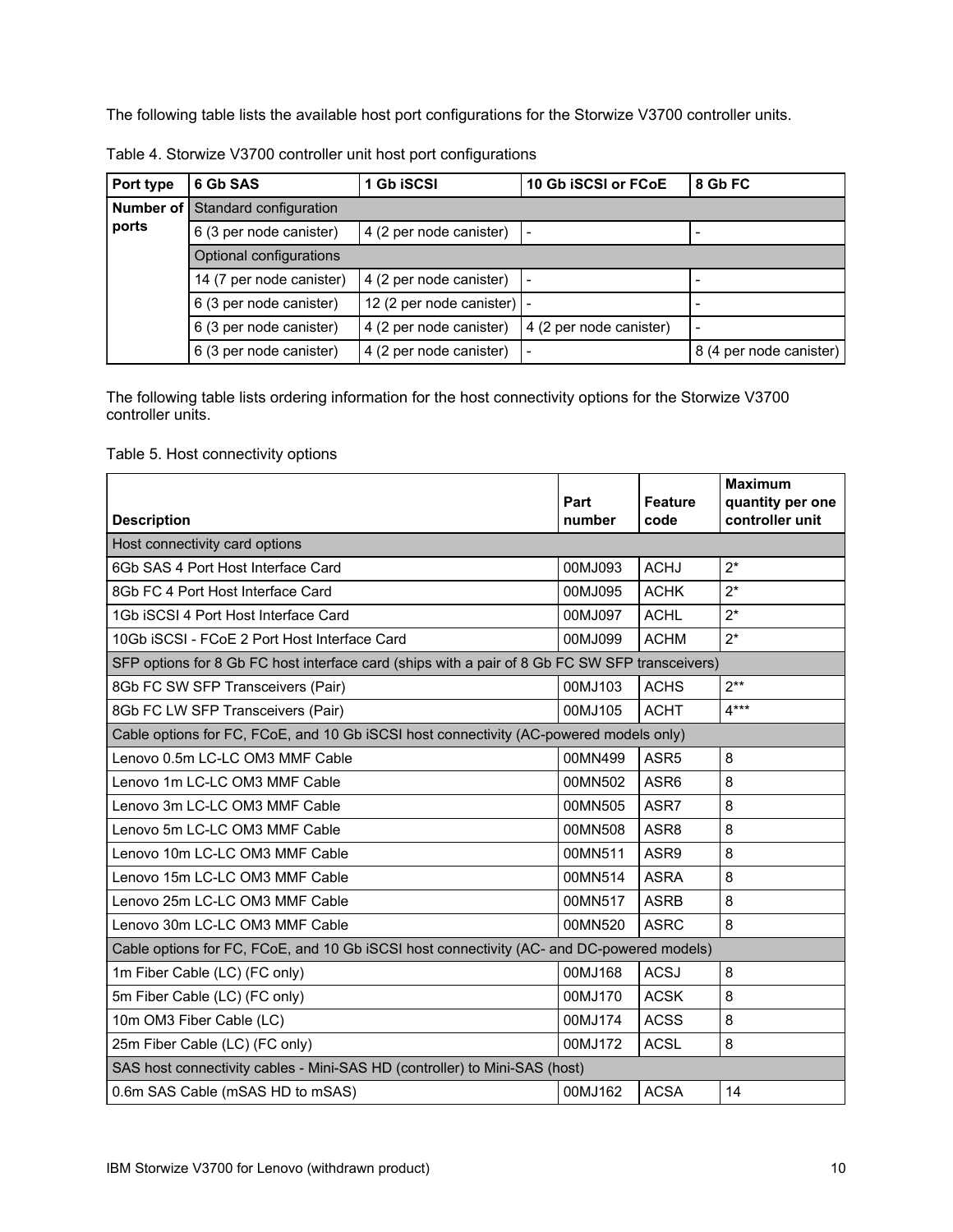| <b>Description</b>                                                            | Part<br>number | <b>Feature</b><br>code | <b>Maximum</b><br>quantity per one<br>controller unit |  |  |  |
|-------------------------------------------------------------------------------|----------------|------------------------|-------------------------------------------------------|--|--|--|
| 1.5m SAS Cable (mSAS HD to mSAS)                                              | 00MJ163        | <b>ACSB</b>            | 14                                                    |  |  |  |
| 3m SAS Cable (mSAS HD to mSAS)                                                | 00MJ166        | <b>ACSC</b>            | 14                                                    |  |  |  |
| SAS host connectivity cables - Mini-SAS HD (controller) to Mini-SAS HD (host) |                |                        |                                                       |  |  |  |
| 0.6m SAS Cable (mSAS HD to mSAS HD)                                           | 00MJ176        | <b>ACTA</b>            | 14                                                    |  |  |  |
| 1.5m SAS Cable (mSAS HD to mSAS HD)                                           | 00MJ178        | <b>ACTB</b>            | 14                                                    |  |  |  |
| 3m SAS Cable (mSAS HD to mSAS HD)                                             | 00MJ180        | <b>ACTC</b>            | 14                                                    |  |  |  |

\* Up to one per node canister; both node canisters must have the same connectivity type.

\*\* Up to one extra SW SFP module pair per 8 Gb FC host interface card in the node canister; both node canisters must have the same connectivity type.

\*\*\* Up to two LW SFP module pairs per 8 Gb FC host interface card in the node canister; both node canisters must have the same connectivity type. The second pair of LW SFP modules replaces the SW SFP modules that ship standard with the 8 Gb FC HIC.

The Storwize V3700 controller units provide 6 Gb SAS internal dual-port drive connectivity, and each controller unit also has two 6 Gb SAS x4 (Mini-SAS HD SFF-8644) ports (1 port per node canister) for 6 Gb SAS expansion unit connectivity.

### **Expansion units**

The Storwize V3700 controller unit supports attachment of up to nine Storwize V3700 expansion units. Intermix of LFF and SFF units is supported. The enclosures can be added to the system non-disruptively.

The following table lists the models of the Storwize V3700 expansion units.

Table 6. Ordering information for Storwize V3700 expansion units

| <b>Description</b>                                    | Part<br>number | <b>Machine</b><br><b>Type-Model</b> | <b>Feature</b><br>code |
|-------------------------------------------------------|----------------|-------------------------------------|------------------------|
| IBM Storwize V3700 3.5-inch Storage Expansion Unit    | 6099LEU        | 6099-12E                            | <b>ACAS</b>            |
| IBM Storwize V3700 2.5-inch Storage Expansion Unit    | 6099SEU        | 6099-24E                            | <b>ACBS</b>            |
| IBM Storwize V3700 2.5-inch DC Storage Expansion Unit | 6099TEU        | 6099-2DE                            | <b>ACDS</b>            |

The part number for the expansion unit includes the following items:

- One Storwize V3700 LFF or SFF expansion unit with two power supplies with cooling modules and with two expansion canisters
- Two 2.8 m, 10 A/100 250 V, C13 to IEC 320-C14 Rack Power Cables (AC-powered models only)
- Two DC power cables (DC-powered models only)
- Rack mount hardware kit
- Publications package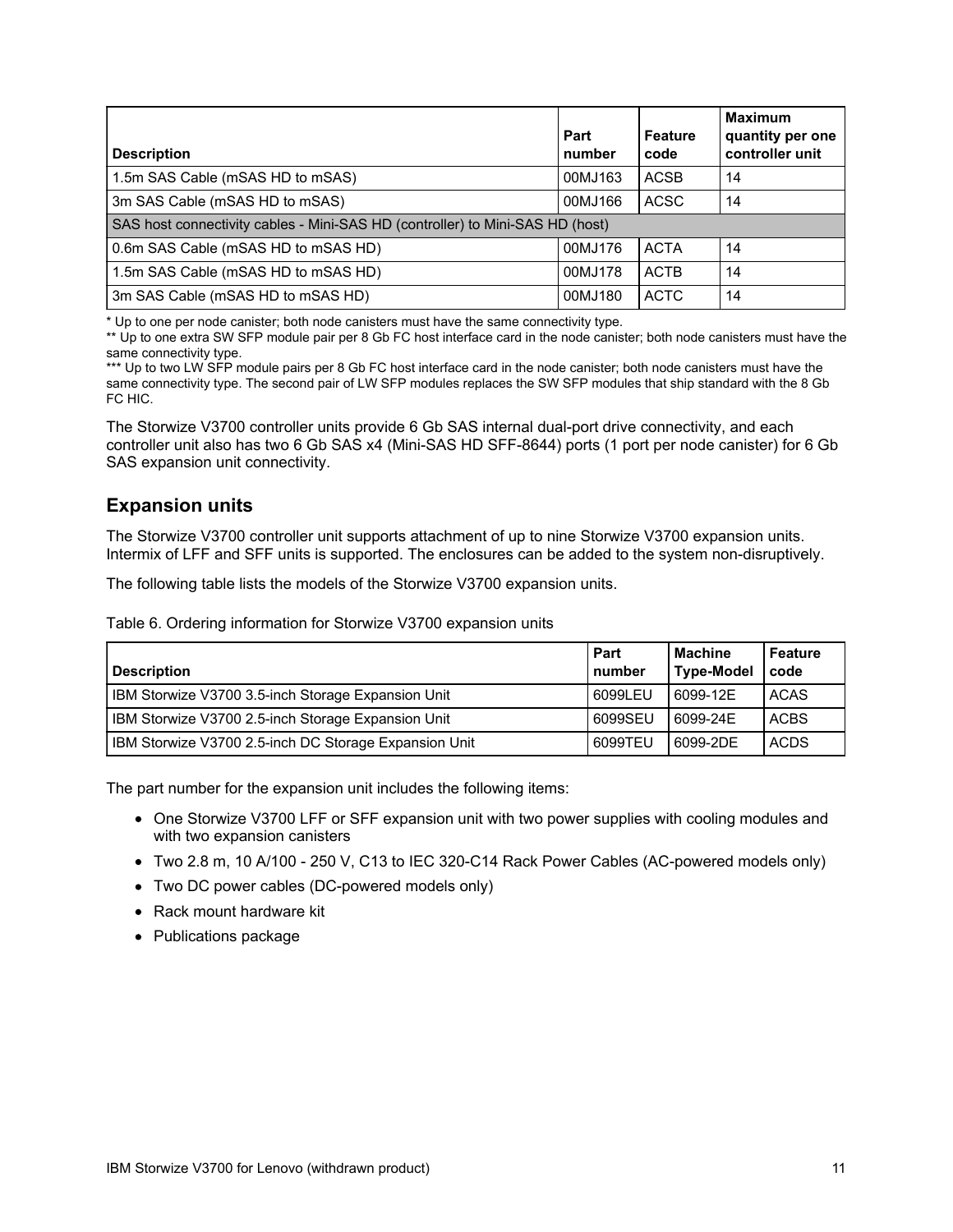Each Storwize V3700 expansion unit ships with two expansion canisters. Each *expansion canister* provides 6 Gb SAS connectivity to the internal drives and two external 6 Gb SAS x4 ports (Mini-SAS HD SFF-8644 connectors labelled Port 1 and Port 2) that are used for connections to the Storwize V3700 node canisters and for daisy chaining the expansion units between each other. The expansion port (Port 4) on the Storwize V3700 node canister is connected to the Port 1 on the expansion canister. The Port 2 on the expansion canister is connected to the Port 1 on the expansion canister in the adjacent enclosure, and so on.

The expansion unit connectivity topology is shown in the following figure.



Figure 7. Expansion unit connectivity topology

The following table lists ordering information for the expansion unit connectivity options.

| Table 7. Expansion unit connectivity options |  |  |  |  |  |
|----------------------------------------------|--|--|--|--|--|
|----------------------------------------------|--|--|--|--|--|

| <b>Description</b>                  | Part<br>number | Feature<br>code | <b>Maximum</b><br>quantity per one<br>expansion unit |
|-------------------------------------|----------------|-----------------|------------------------------------------------------|
| 0.6m SAS Cable (mSAS HD to mSAS HD) | 00MJ176        | <b>ACTA</b>     | $2^*$                                                |
| 1.5m SAS Cable (mSAS HD to mSAS HD) | 00MJ178        | ACTB            | $2^*$                                                |
| 3m SAS Cable (mSAS HD to mSAS HD)   | 00MJ180        | ACTC            | $2^*$                                                |

\* One cable per expansion canister; two cables are required per each expansion unit.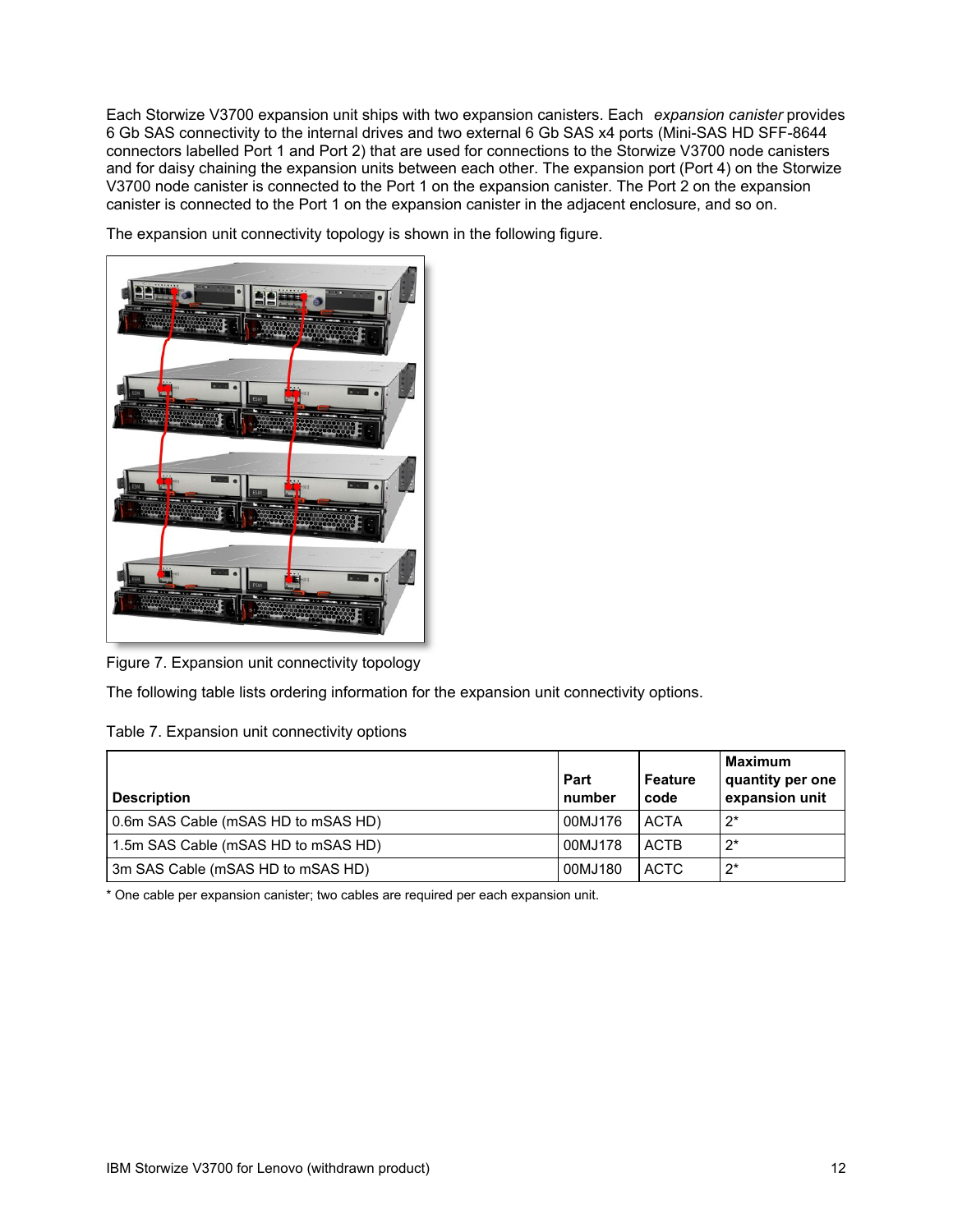### **Drives**

The Storwize V3700 LFF controller and expansion units support up to 12 LFF hot-swap drives, and the Storwize V3700 SFF units support up to 24 SFF hot-swap drives.

The following table lists drive options for the Storwize V3700 LFF units.

Table 8. LFF drive options

| <b>Description</b>                       | Part<br>number | <b>Feature</b><br>code | <b>Maximum</b><br>quantity per one<br><b>LFF</b> unit |
|------------------------------------------|----------------|------------------------|-------------------------------------------------------|
| 3.5-inch SAS hot-swap HDDs               |                |                        |                                                       |
| 300 GB 15,000 rpm 6 Gb SAS 3.5 Inch HDD  | 00MJ135        | <b>ACKS</b>            | 12                                                    |
| 600 GB 15,000 rpm 12 Gb SAS 3.5 Inch HDD | 00MJ137        | <b>ACKT</b>            | 12                                                    |
| 900 GB 10,000 rpm 6 Gb SAS 3.5 Inch HDD  | 00MJ131        | <b>ACKJ</b>            | 12                                                    |
| 1.2 TB 10,000 rpm 6 Gb SAS 3.5 Inch HDD  | 00MJ133        | <b>ACKK</b>            | 12                                                    |
| 1.8 TB 10,000 rpm 12 Gb SAS 3.5 Inch HDD | 00MN524        | <b>ASTK</b>            | 12                                                    |
| 3.5-inch NL SAS hot-swap HDDs            |                |                        |                                                       |
| 4 TB 7,200 rpm 6 Gb NL SAS 3.5 Inch HDD  | 00MJ129        | <b>ACKC</b>            | 12                                                    |
| 6 TB 7,200 rpm 12 Gb NL SAS 3.5 Inch HDD | 00MN522        | <b>ASTJ</b>            | 12                                                    |
| 8 TB 7,200 rpm 12 Gb NL SAS 3.5 Inch HDD | 00WC008        | <b>AT0T</b>            | 12                                                    |

The following table lists drive options for the Storwize V3700 SFF units.

#### Table 9. SFF drive options

|                                          | Part    | <b>Feature</b> | <b>Maximum</b><br>quantity per one |
|------------------------------------------|---------|----------------|------------------------------------|
| <b>Description</b>                       | number  | code           | <b>SFF unit</b>                    |
| 2.5-inch SAS hot-swap HDDs               |         |                |                                    |
| 300 GB 15,000 rpm 6 Gb SAS 2.5 Inch HDD  | 00MJ141 | <b>ACLB</b>    | 24                                 |
| 600 GB 10,000 rpm 6 Gb SAS 2.5 Inch HDD  | 00MJ145 | <b>ACLK</b>    | 24                                 |
| 600 GB 15,000 rpm 12 Gb SAS 2.5 Inch HDD | 00MJ143 | <b>ACLC</b>    | 24                                 |
| 900 GB 10,000 rpm 6 Gb SAS 2.5 Inch HDD  | 00MJ147 | <b>ACLL</b>    | 24                                 |
| 1.2 TB 10,000 rpm 6 Gb SAS 2.5 lnch HDD  | 00MJ149 | <b>ACLM</b>    | 24                                 |
| 1.8 TB 10,000 rpm 12 Gb SAS 2.5 lnch HDD | 00MN526 | <b>ASTL</b>    | 24                                 |
| 2.5-inch NL SAS hot-swap HDDs            |         |                |                                    |
| 2 TB 7,200 rpm 12 Gb NL SAS 2.5 Inch HDD | 00WC011 | <b>AT0W</b>    | 24                                 |
| 2.5-inch SAS hot-swap SSDs               |         |                |                                    |
| 200 GB 12 Gb SAS 2.5 Inch Flash Drive    | 00MJ154 | <b>ACMD</b>    | 24                                 |
| 400 GB 12 Gb SAS 2.5 Inch Flash Drive    | 00MJ156 | <b>ACME</b>    | 24                                 |
| 800 GB 12 Gb SAS 2.5 Inch Flash Drive    | 00MJ158 | <b>ACMF</b>    | 24                                 |
| 1.6 TB 12 Gb SAS 2.5 Inch Flash Drive    | 00WC014 | AT0Z           | 24                                 |
| 3.2TB 12 Gb SAS 2.5 Inch Flash Drive     | 00MM832 | <b>ATQS</b>    | 24                                 |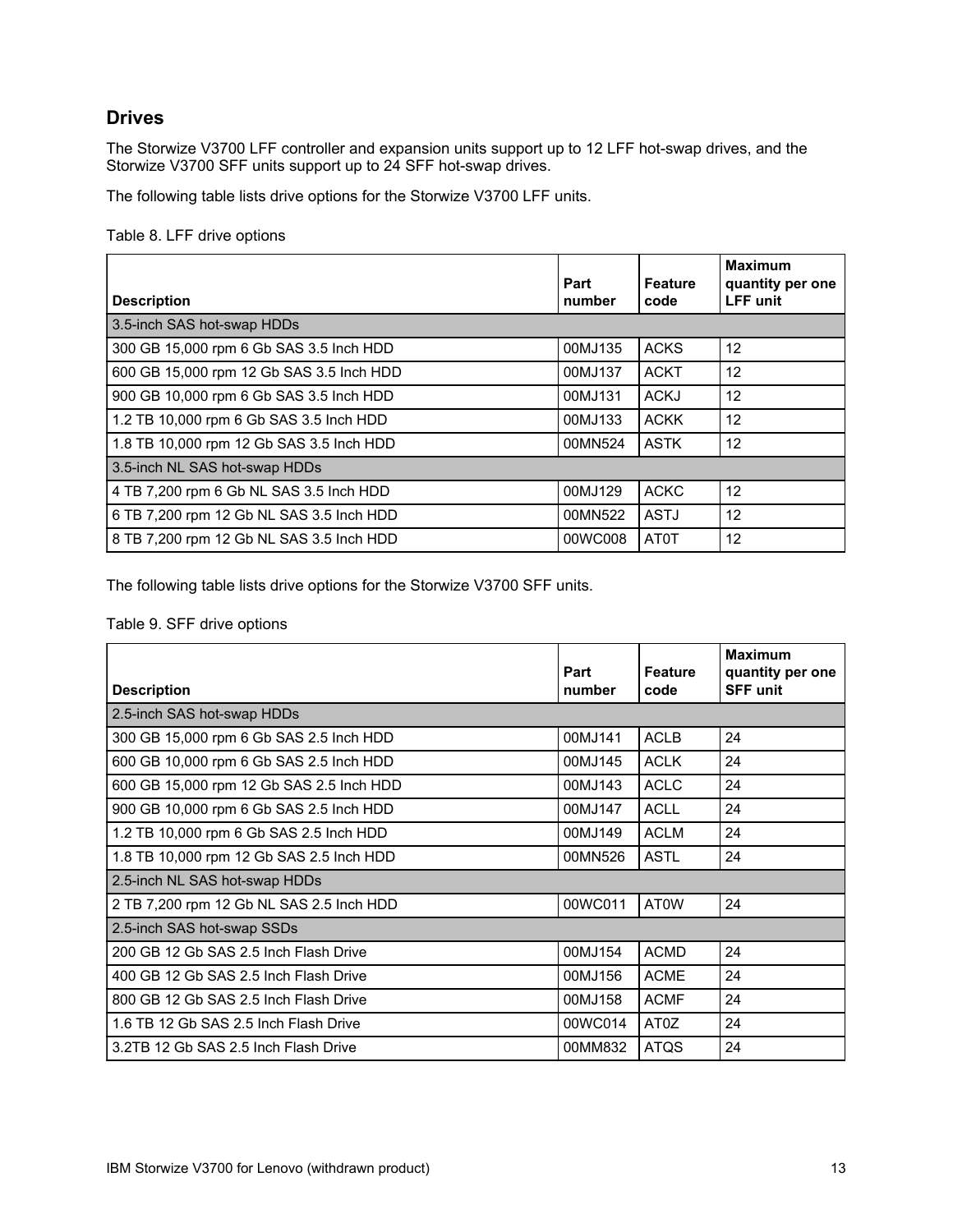### **Software**

**Note:** Storwize V3700 functional capabilities that are described in this product guide are based on the Spectrum Virtualize Family Software for Storwize V3700 version 7.8. The Spectrum Virtualize Software for Storwize V3700 version 7.8 requires 8 GB cache memory per node canister.

The following features are included with every Storwize V3700 storage system:

- $\bullet$  RAID levels 0, 1, 5, 6, and 10 Provides the flexibility to choose the level of data protection that is required.
- Distributed RAID 5 and 6

Helps improve performance and availability with significantly faster rebuild time by allowing data to be distributed across more physical drives that are used simultaneously.

- Virtualization of internal storage Enables rapid, flexible provisioning and simple configuration changes.
- Thin Provisioning

Optimizes efficiency by allocating disk storage space in a flexible manner among multiple users, based on the minimum space required by each user at any time. With thin provisioning, applications use only the space they are actually using, not the total space that is allocated to them.

• One-way Data Migration

Enables easy and nondisruptive moves of volumes from another storage system onto the Storwize V3700 Storage System by using FC or SAS connectivity.

• FlashCopy

Enables creation of copies of data for backup, parallel processing, testing, and development, and have the copies available almost immediately. Base software supports up to 64 FlashCopy targets per system.

The Storwize V3700 storage capabilities can be expanded with optional licensed functions. Each optional Storwize V3700 function is licensed on a per-system basis and covers controller unit and all attached expansion units.

To help evaluate the benefits of these new capabilities, licensed functions (with the exception of FlashCopy upgrade) can be enabled at no charge for a 90-day trial period. Trials are started from the Storwize management GUI and do not require any Lenovo intervention. Upon expiration of the trial, the function is automatically disabled unless a license key for that function was installed onto the machine.

The following optional licensed functions are available:

• Turbo Performance

Turbo performance increases the maximum IOPS and throughput of a Storwize V3700 Storage System. Configurations with greater than 80 disk drives or more than five SSDs are ideal candidates to benefit from the increased IOPS offered with Turbo performance. Configurations with greater than 30 HDDs are suited to benefit from the throughput increase offered with Turbo performance.

• FlashCopy Upgrade

FlashCopy allows the creation of copies of data for backup, parallel processing, testing, and development, and have the copies available almost immediately. All Storwize V3700 storage systems support up to 64 targets per system at no charge. The FlashCopy upgrade option increases this support to 2,040 FlashCopy targets per system.

• Easy Tier

Storage tiering helps optimize storage use with data location to improve system performance, reduce costs, and simplify management. Easy Tier automatically and dynamically moves frequently accessed data to flash (solid-state) drives in the system, which results in flash drive performance without manually creating and managing storage tier policies. Easy Tier makes it easy and economical to deploy flash drives in the environment.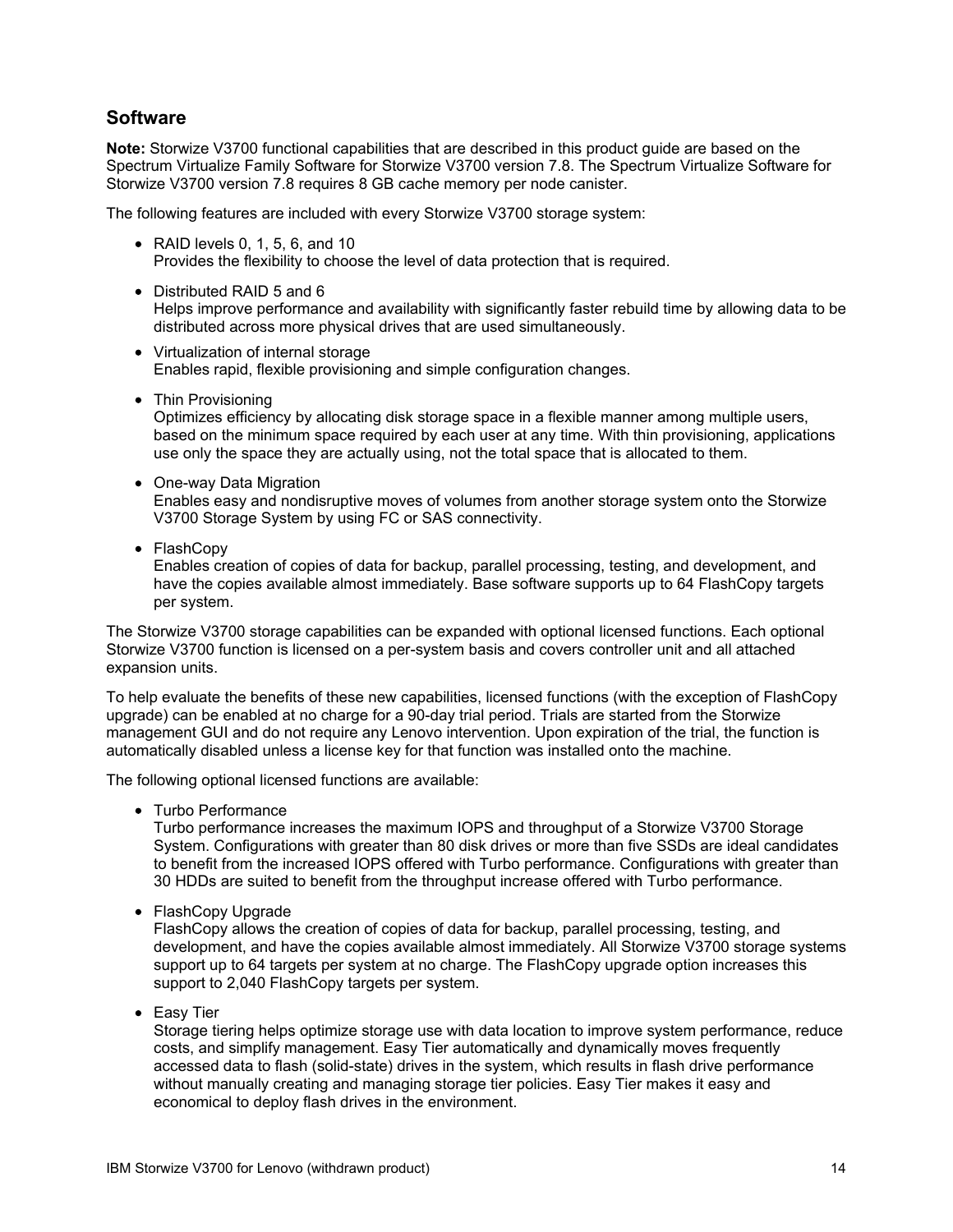• Remote Mirroring

The remote mirroring feature provides storage system-based data replication by using synchronous or asynchronous data transfers over IP, FC, or FCoE communication links:

- Metro Mirror maintains a fully synchronized copy at metropolitan distances (up to 300 km).
- Global Mirror operates asynchronously and helps maintain a copy at much greater distances (up to 8000 km)

Both functions support VMware Site Recovery Manager for disaster recovery.

For ultimate flexibility, Storwize V3700 remote mirroring interoperates with any other Storwize family system, including Storwize V7000, Storwize V5000, and SAN Volume Controller.

The remote mirroring option must be acquired (or licensed) for the primary (local) and secondary (remote) systems. If Storwize V3700 is mirrored to a system other than Storwize V3700, the other system must have the appropriate and applicable license for remote mirroring.

The following table lists ordering information for optional software features.

Table 10. Optional software features

| <b>Description</b>      | Part<br>number | <b>Feature</b><br>code | <b>Maximum</b><br>quantity per one<br>controller unit |
|-------------------------|----------------|------------------------|-------------------------------------------------------|
| Turbo Performance       | 00MJ117        | <b>ACFA</b>            |                                                       |
| FlashCopy Upgrade       | 00MJ119        | <b>ACFE</b>            |                                                       |
| <b>Remote Mirroring</b> | 00MJ121        | <b>ACFJ</b>            |                                                       |
| Easy Tier               | 00MJ123        | <b>ACFN</b>            |                                                       |

#### **Power cables**

The Storwize V3700 AC-powered units ship standard with two 2.8 m, 10 A/100 - 250 V, C13 to IEC 320-C14 rack power cables. Optionally, line cords also can be ordered (see the following table; each part number or feature code contains two line cords that are needed per one unit).

Table 11. Ordering information for line cords for AC-powered models

| <b>Description</b>                                           | Part<br>number | <b>Feature</b><br>code |
|--------------------------------------------------------------|----------------|------------------------|
| 1.8m, 10A/120V, C13 to NEMA 5-15P (US/Chicago) 2x Line Cords | 00MJ248        | AS25                   |
| 2.8m, 10A/230V, C13 to BS 1363/A (UK) 2x Line Cords          | 00MJ232        | <b>ARZT</b>            |
| 2.8m, 10A/230V, C13 to AS/NZS 3112 (Aus/NZ) 2x Line Cords    | 00MJ233        | <b>ARZU</b>            |
| 2.8m, 10A/230V, C13 to CEE7-VII (Europe) 2x Line Cords       | 00MJ234        | <b>ARZV</b>            |
| 2.8m, 10A/230V, C13 to DK2-5a (Denmark) 2x Line Cords        | 00MJ235        | <b>ARZW</b>            |
| 2.8m, 10A/230V, C13 to SABS 164 (South Africa) 2x Line Cords | 00MJ236        | <b>ARZX</b>            |
| 2.8m, 10A/230V, C13 to SEV 1011-S24507 (Sws) 2x Line Cords   | 00MJ237        | <b>ARZY</b>            |
| 2.8m, 10A/230V, C13 to CEI 23-16 (Italy) 2x Line Cords       | 00MJ238        | <b>ARZZ</b>            |
| 2.8m, 10A/230V, C13 to SI 32 (Israel) 2x Line Cords          | 00MJ239        | AS <sub>00</sub>       |
| 2.8m, 10A/220V, C13 to IRAM 2073 (Argentina) 2x Line Cords   | 00MJ240        | AS01                   |
| 2.8m, 10A/220V, C13 to GB 2099.1 (China) 2x Line Cords       | 00MJ241        | AS02                   |
| 2.8m, 10A/120V, C13 to NEMA 5-15P (US) 2x Line Cords         | 00MJ242        | AS <sub>03</sub>       |
| 2.8m, 10A/120V, C13 to NEMA 5-15P (US) 2x Line Cords         | 00MJ242        | AS03                   |
| 2.8m, 10A/110V, C13 to CNS 10917-3 (Taiwan) 2x Line Cords    | 00MJ243        | AS <sub>04</sub>       |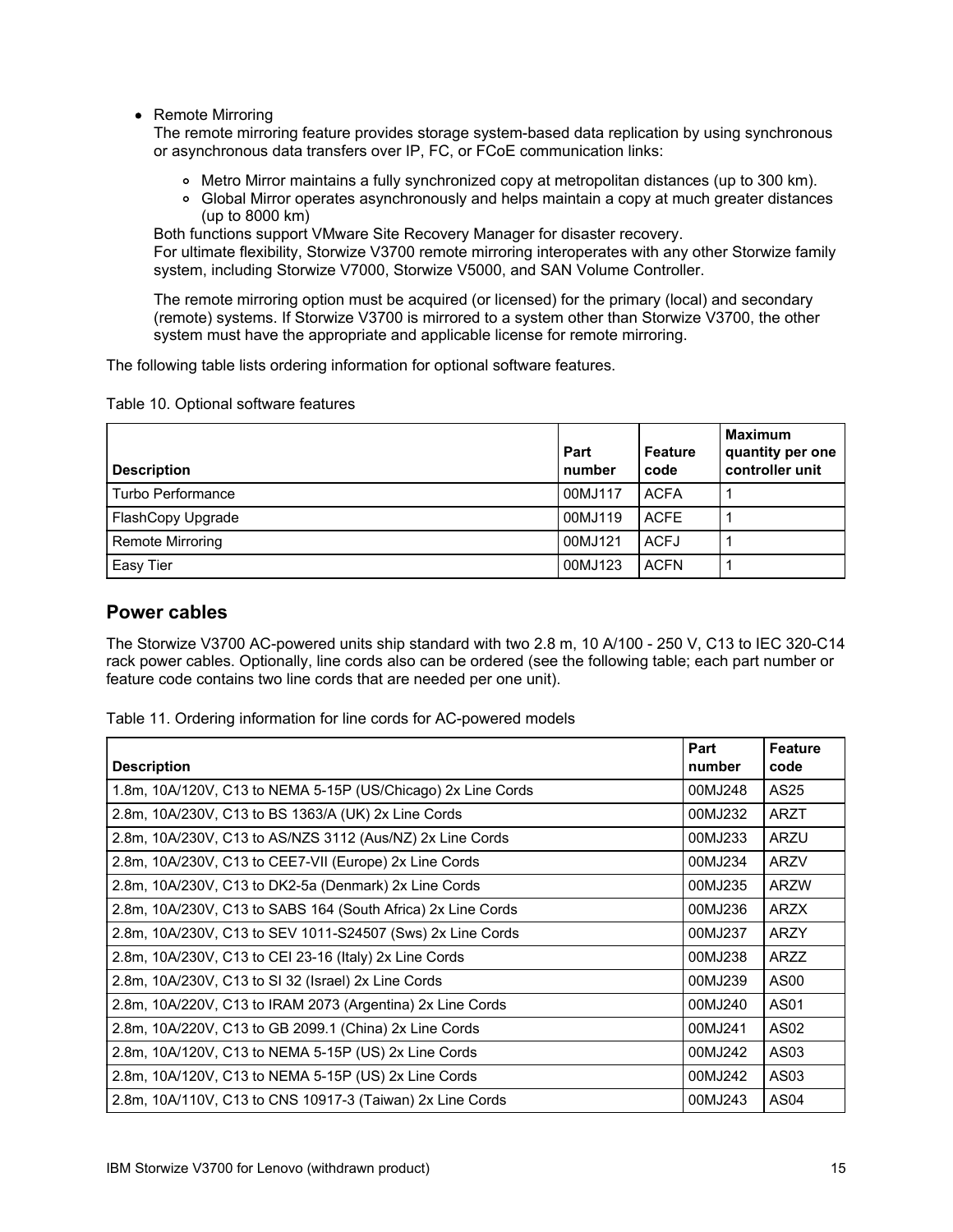| <b>Description</b>                                       | Part<br>number | <b>Feature</b><br>code |
|----------------------------------------------------------|----------------|------------------------|
| 2.8m, 10A/220V, C13 to NBR 6147 (Brazil) 2x Line Cords   | 00MJ244        | AS05                   |
| 2.8m, 10A/240V, C13 to IS 6538 (India) 2x Line Cords     | 00MJ245        | AS06                   |
| 2.8m, 12A/220V, C13 to KSC 8305 (S. Korea) 2x Line Cords | 00MJ247        | AS08                   |
| 4.3m, 12A/100V, C13 to JIS C-8303 (Japan) 2x Line Cords  | 00MJ246        | AS <sub>07</sub>       |

For DC-powered units, two DC power cables are included with the unit.

## **Physical specifications**

The Storwize V3700 units have the following dimensions and weight (approximate):

- $\bullet$  Height: 87 mm (3.4 in.)
- Width: 483 mm (19.0 in.)
- Depth: 556 mm (21.9 in.)
- Approximate weight::
	- 3.5-inch storage controller unit:
		- **Empty: 18.0 kg (39.6 lb)**
		- Fully configured:  $28.3$  kg (62.2 lb)
	- 3.5-inch storage expansion unit:
		- **Empty: 16.4 kg (36.1 lb)**
		- Fully configured: 26.7 kg (58.8 lb)
	- 2.5-inch storage controller unit:
		- **Empty: 19.0 kg (41.8 lb)**
		- Fully configured: 27.3 kg (60.0 lb)
	- 2.5-inch storage expansion unit:
		- **Empty: 16.7 kg (36.7 lb)** 
			- Fully configured: 25.0 kg (55.2 lb)

### **Operating environment**

The Storwize V3700 units are supported in the following environment:

- Air temperature:
	- Operating: 10 °C 35 °C (50 °F 95 °F) at 30.5 m (100 ft) below to 3,000 m (9,840 ft) above sea level
	- Storage: -10 °C +50 °C (14 °F 125 °F)
	- Maximum altitude: 3,000 m (9,840 ft)
- Humidity:
	- Operating: 20% 80%
	- Storage: 10% 90%
- Electrical power (AC-powered models):
	- Voltage range: 100 V AC 240 V AC
	- Frequency: 50 Hz 60 Hz
	- Power:
		- 3.5-inch storage controller unit: 358 watts
		- 3.5-inch storage expansion unit: 300 watts
		- 2.5-inch storage controller unit: 405 watts
		- 2.5-inch storage expansion unit: 338 watts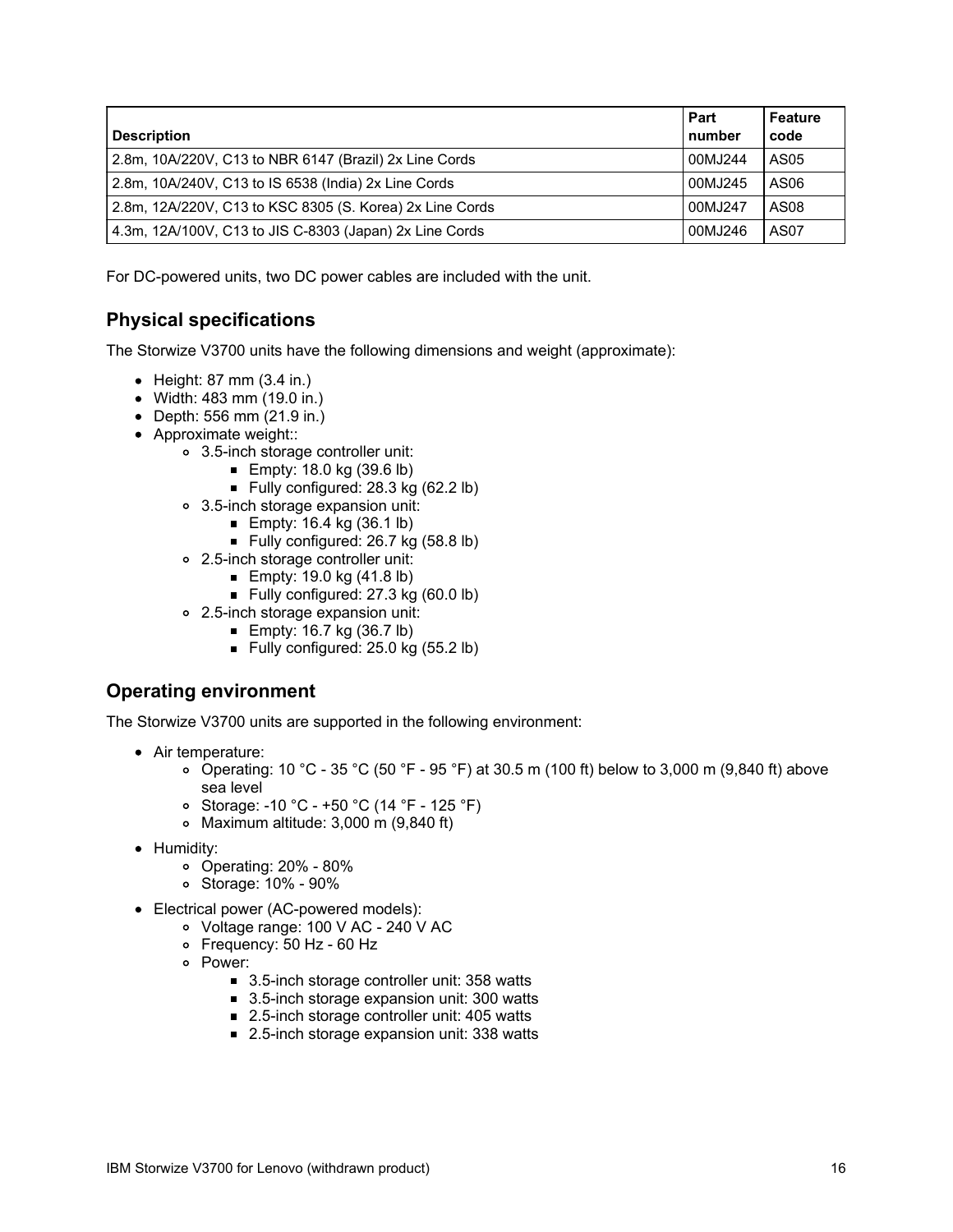- Electrical power (DC-powered models):
	- Voltage range: -42 V DC to -60 V DC
	- Voltage nominal:-48 V DC
	- Current: 12.0 A
	- Power:
		- SFF control enclosure: 356 watts
			- SFF expansion enclosure: 278 watts
- Heat dissipation (BTU per hour):
	- AC-powered models:
		- 3.5-inch storage controller unit: 1,222
		- 3.5-inch storage expansion unit: 1,024
		- 2.5-inch storage controller unit: 1,383
		- 2.5-inch storage expansion unit: 1,154
	- DC-powered models:
		- 2.5-inch storage controller unit: 1,215
		- 2.5-inch storage expansion unit: 949
- Acoustical noise emission:
	- 3.5-inch controller unit:
		- 6.0 bels (idling)
		- 6.0 bels (operating)
	- 2.5-inch controller unit:
		- 6.1 bels (idling)
		- 6.1 bels (operating)

### **Warranty services and upgrades**

The Storwize V3700 has a three-year Customer Replaceable Unit (CRU) and onsite warranty with 9x5/next business day (NBD) terms. Lenovo offers the service upgrades through warranty maintenance upgrades and post-warranty maintenance agreements with a well-defined scope of services, including service hours, response time, term of service, and service agreement terms and conditions.

Lenovo warranty service upgrade offerings are country-specific. Not all warranty service upgrades are available in every country. For more information about Lenovo warranty service upgrade offerings that are available in your country, refer to the Lenovo Enterprise Solutions Configurator (LESC): <http://lesc.lenovo.com>

The warranty service definitions for the Storwize V3700 system are listed in the following table.

| Term               | <b>Description</b>                                                                                                                                                                                                                                                                                                                                                                                                 |
|--------------------|--------------------------------------------------------------------------------------------------------------------------------------------------------------------------------------------------------------------------------------------------------------------------------------------------------------------------------------------------------------------------------------------------------------------|
| On-site<br>service | A service technician arrives at the client's location for equipment service.                                                                                                                                                                                                                                                                                                                                       |
| 24x7x2<br>hour     | A service technician is scheduled to arrive at the client's location within two hours after remote problem<br>determination is completed. Lenovo provides service around the clock, every day, including Lenovo<br>holidays.                                                                                                                                                                                       |
| 24x7x4<br>hour     | A service technician is scheduled to arrive at the client's location within four hours after remote<br>problem determination is completed. Lenovo provides service around the clock, every day, including<br>Lenovo holidays.                                                                                                                                                                                      |
| 9x5x4<br>hour      | A service technician is scheduled to arrive at the client's location within four business hours after<br>remote problem determination is completed. Lenovo provides service 8:00 am - 5:00 pm in the client's<br>local time zone, Monday - Friday, excluding Lenovo holidays. For example, if a customer reports an<br>incident at 3:00 pm on Friday, the technician will arrive by 10:00 am the following Monday. |

Table 12. Warranty service definitions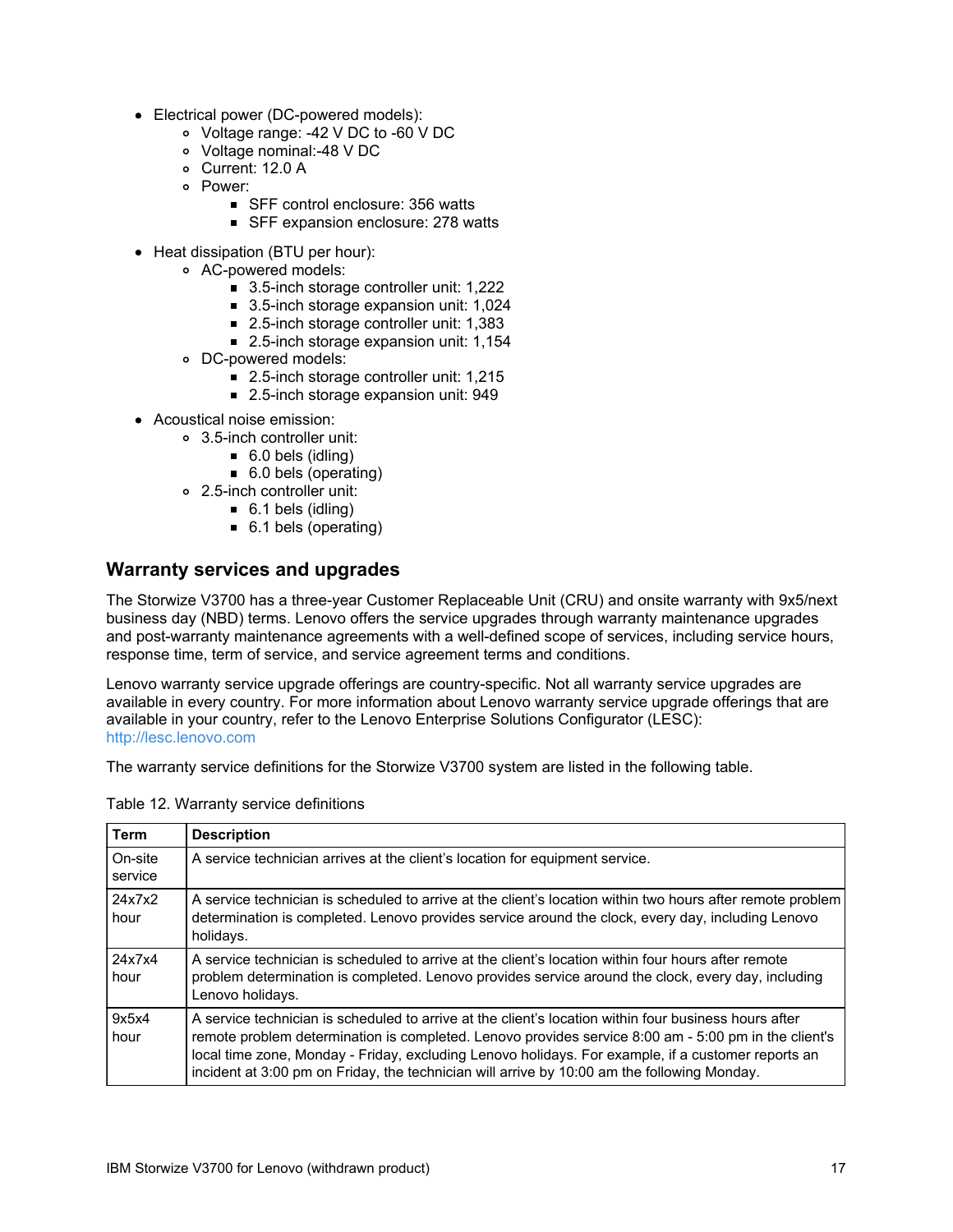| Term                        | <b>Description</b>                                                                                                                                                                                                                                                                                                                                                                                                 |
|-----------------------------|--------------------------------------------------------------------------------------------------------------------------------------------------------------------------------------------------------------------------------------------------------------------------------------------------------------------------------------------------------------------------------------------------------------------|
| 9x5 next<br>business<br>day | A service technician is scheduled to arrive at the client's location on the business day after remote<br>problem determination is completed. Lenovo provides service 8:00 am - 5:00 pm in the client's local<br>time zone, Monday - Friday, excluding Lenovo holidays. Calls received after 4:00 pm local time<br>require an extra business day for service dispatch. Next business day service is not guaranteed. |
| Committed  <br>Repair       | Problems receive priority handling so that repairs are completed within the committed time of 6 or 24<br>hours. Lenovo provides service 24 hours/day, every day, including Lenovo holidays.                                                                                                                                                                                                                        |

In general, the following types of Lenovo warranty service upgrades for the Storwize V3700 are available:

- Warranty and maintenance service upgrades:
	- Three, four, or five years of 9x5 or 24x7 service coverage
	- Onsite response from next business day to two or four hours
	- Committed repair service
	- Up to five years of warranty extension for all service levels in one or two year increments
- Committed Repair Service

Committed Repair Services enhances the level of Warranty Service Upgrade or Post Warranty/Maintenance Service offering associated with the selected systems. Offerings vary and are available in select countries.

- Priority handling to meet defined time frames to restore the failing machine to good working condition
- Committed repair service levels are measured within the following coverage hours:
	- 24x7x6: Service performed 24 hours per day, 7 days per week, within 6 hours
	- 24x7x24: Service performed 24 hours per day, 7 days per week, within 24 hours
- Hard Drive Retention

Lenovo's Hard Drive Retention service is a multi-drive hard drive retention offering that ensures your data is always under your control, regardless of the number of hard drives that are installed in your Lenovo system. In the unlikely event of a hard drive failure, you retain possession of your hard drive while Lenovo replaces the failed drive part. Your data stays safely on your premises, in your hands. The Hard Drive Retention service can be purchased in convenient bundles with our warranty upgrades and extensions.

• Hardware Installation Services

Lenovo experts can seamlessly manage the physical installation of your server, storage, or networking hardware. Working at a time convenient for you (business hours or off shift), the technician will unpack and inspect the systems on your site, install options, mount in a rack cabinet, connect to power and network, check and update firmware to the latest levels, verify operation, and dispose of the packaging, allowing your team to focus on other priorities. Your new systems will be configured and ready for your software installation.

#### **Regulatory compliance**

The Storwize V3700 conforms to the following regulations:

- FCC: Verified to comply with Part 15 of the FCC Rules, Class A
- Canada ICES-003, Class A
- Australia and New Zealand Class A statement
- European Union Council Directive 2004/108/EC
- EN 55022, Class A
- Japan VCCI Class A statement
- People's Republic of China Class A statement
- Taiwan Class A compliance statement
- Korea KCC Class A statement
- Russia EMI Class A statement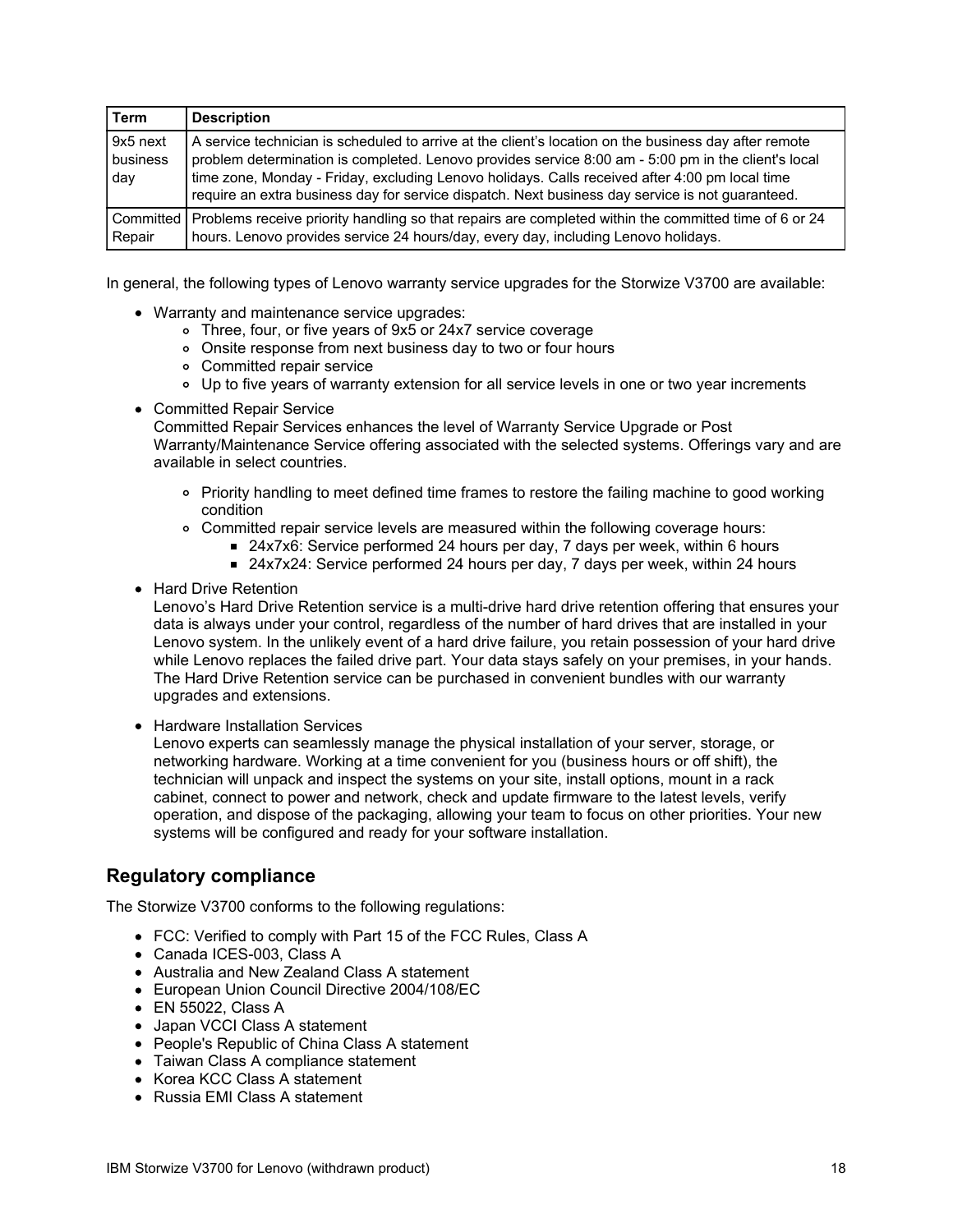### **Interoperability**

Lenovo provides end-to-end storage compatibility testing to deliver interoperability throughout the network. The Storwize V3700 supports attachment to Lenovo System x®, ThinkServer®, and Flex System™ hosts by using SAS, iSCSI, FC, or FC over Ethernet (FCoE) storage connectivity protocols. Hybrid storage connectivity also is supported.

**Note:** Tables that are provided in this section are for ordering reference purposes only. End-to-end storage configuration support *must* be verified through the System Storage Interoperation Center (SSIC): <http://ibm.com/systems/support/storage/ssic>

#### **SAS connectivity**

The following table lists currently available SAS adapters for Lenovo servers that are compatible with the Storwize V3700 SAS storage (direct attach).

Table 13. SAS adapters

| <b>Description</b>                                                      | <b>Part number</b> |
|-------------------------------------------------------------------------|--------------------|
| ThinkSystem SAS HBAs                                                    |                    |
| ThinkSystem 430-8e SAS/SATA 12Gb HBA                                    | 7Y37A01090         |
| ThinkSystem 430-16e SAS/SATA 12Gb HBA                                   | 7Y37A01091         |
| System x SAS HBAs                                                       |                    |
| 6Gb SAS HBA                                                             | 46M0907            |
| N2125 SAS/SATA HBA (6Gb)                                                | 46C9010            |
| N2225 SAS/SATA HBA (12Gb)                                               | 00AE912            |
| N2226 SAS/SATA HBA (12Gb)                                               | 00AE916            |
| <b>ThinkServer SAS HBAs</b>                                             |                    |
| Lenovo ThinkServer 9300-8e PCIe 12Gb 8 Port External SAS Adapter by LSI | 4XB0F28703         |

#### **FCoE or iSCSI connectivity**

The Storwize V3700 supports end-to-end 10 Gb FCoE connectivity with native FCoE ports or FCoE connectivity via FCoE/FC gateways with native FC ports. Lenovo RackSwitch™, Brocade, and Cisco converged switches can be used to provide FCoE connectivity with the Storwize V3700 FC storage.

The Storwize V3700 also supports iSCSI attachments via standard 1 Gb or 10 Gb Ethernet network. Any compatible Ethernet switch, including Lenovo RackSwitch top of rack (TOR) switches and integrated BladeCenter or Flex System Ethernet I/O modules, can be used to provide iSCSI connectivity with the Storwize V3700 iSCSI storage.

With software iSCSI initiators, any supported 1 Gb Ethernet or 10 Gb Ethernet adapter for Lenovo servers is compatible with the Storwize V3700 iSCSI storage.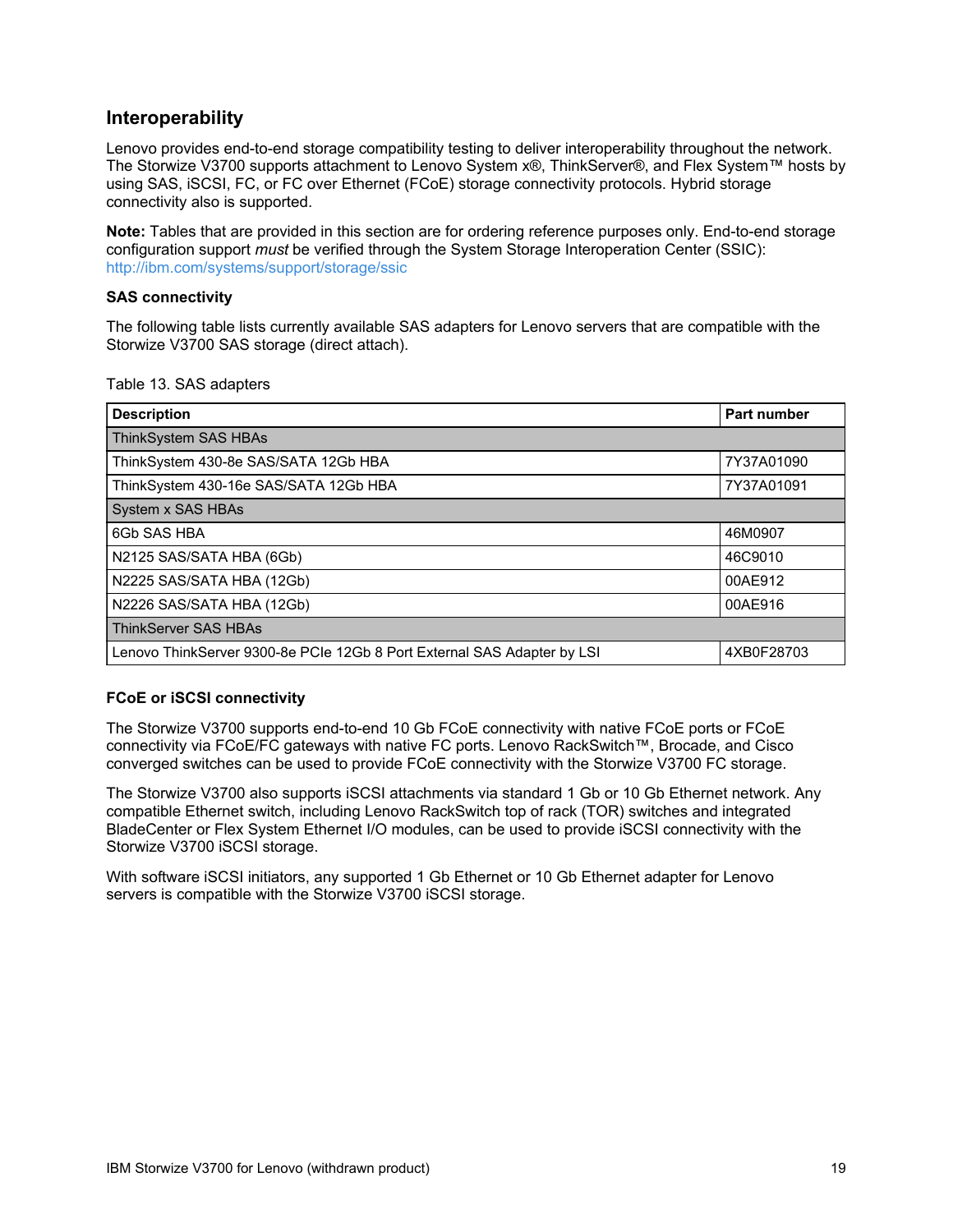Currently available converged FCoE/iSCSI adapters for Lenovo servers that are compatible with Storwize V3700 are listed in the following table. Other HBAs also might be supported (see the SSIC for details).

|  |  | Table 14. Converged FCoE/iSCSI adapters |  |
|--|--|-----------------------------------------|--|
|--|--|-----------------------------------------|--|

| <b>Description</b>                                                                      | Part number |
|-----------------------------------------------------------------------------------------|-------------|
| System x converged adapters                                                             |             |
| Emulex VFA5 ML2 Dual Port 10GbE SFP+ Adapter (Requires 00D8544)                         | 00D1996     |
| Emulex Dual Port 10GbE SFP+ Embedded VFA IIIr (Requires 90Y5178)                        | 00Y7730     |
| Emulex Dual Port 10GbE SFP+ VFA IIIr (Requires 95Y3760)                                 | 00D8540     |
| Emulex VFA5 2x10 GbE SFP+ Adapter and FCoE/iSCSI SW                                     | 00JY830     |
| Emulex VFA5 2x10 GbE SFP+ PCIe Adapter (Requires 00JY824)                               | 00JY820     |
| Qlogic Dual Port 10GbE SFP+ Embedded VFA (Requires 90Y5179)                             | 90Y6454     |
| Qlogic 8200 Dual Port 10GbE SFP+ VFA (Requires 00Y5624)                                 | 90Y4600     |
| System x FoD upgrades required for FCoE/iSCSI support                                   |             |
| Emulex VFA5 ML2 FCoE/iSCSI License (FoD) (Required for 00D1996)                         | 00D8544     |
| Emulex Mezz VFA III/IIIr FCoE/iSCSI License (FoD) (Required for 00Y7730)                | 90Y5178     |
| Emulex VFA III/IIIr FCoE/iSCSI License (FoD) (Required for 00D8540)                     | 95Y3760     |
| Emulex VFA5 FCoE/iSCSI SW for PCIe Adapter (FoD) (Required for 00JY820)                 | 00JY824     |
| Qlogic Embedded VFA FCoE/iSCSI License (FoD) (Required for 90Y6454)                     | 90Y5179     |
| Qlogic 8200 VFA FCoE/iSCSI License (FoD) (Required for 90Y4600)                         | 00Y5624     |
| Flex System converged adapters                                                          |             |
| Flex System CN4022 2-port 10Gb Converged Adapter                                        | 88Y5920     |
| Flex System CN4052 2-port 10Gb Virtual Fabric Adapter (Requires 00JY804)                | 00JY800     |
| Flex System CN4054 10Gb Virtual Fabric Adapter (Requires 90Y3558)                       | 90Y3554     |
| Flex System CN4054R 10Gb Virtual Fabric Adapter (Requires 90Y3558)                      | 00Y3306     |
| Flex System CN4058S 8-port 10Gb Virtual Fabric Adapter (Requires 94Y5164)               | 94Y5160     |
| Flex System FoD upgrades required for FCoE/iSCSI support                                |             |
| Flex System CN4052 Virtual Fabric Adapter SW Upgrade (FoD) (Required for 00JY800)       | 00JY804     |
| Flex System CN4054 Virtual Fabric Adapter Upgrade (FoD) (Required for 90Y3554, 00Y3306) | 90Y3558     |
| Flex System CN4058S Virtual Fabric Adapter SW Upgrade (FoD) (Required for 94Y5160)      | 94Y5164     |

#### **Fibre Channel connectivity**

The Storwize V3700 supports direct FC attachments and FC switch-based attachments. Brocade and Cisco SAN switches can be used to provide FC connectivity with the Storwize V3700 FC storage.

Currently available FC adapters for Lenovo servers that are compatible with the Storwize V3700 FC storage are listed in the following table. Other HBAs also might be supported (see the SSIC for details).

| Table 15. Fibre Channel adapters |  |  |  |  |  |
|----------------------------------|--|--|--|--|--|
|----------------------------------|--|--|--|--|--|

| <b>Description</b>             | <b>Part number</b> |
|--------------------------------|--------------------|
| System x HBAs: 16 Gb FC        |                    |
| Emulex 16Gb FC Dual-port HBA   | 81Y1662            |
| Emulex 16Gb FC Single-port HBA | 81Y1655            |
| QLogic 16Gb FC Single-port HBA | 00Y3337            |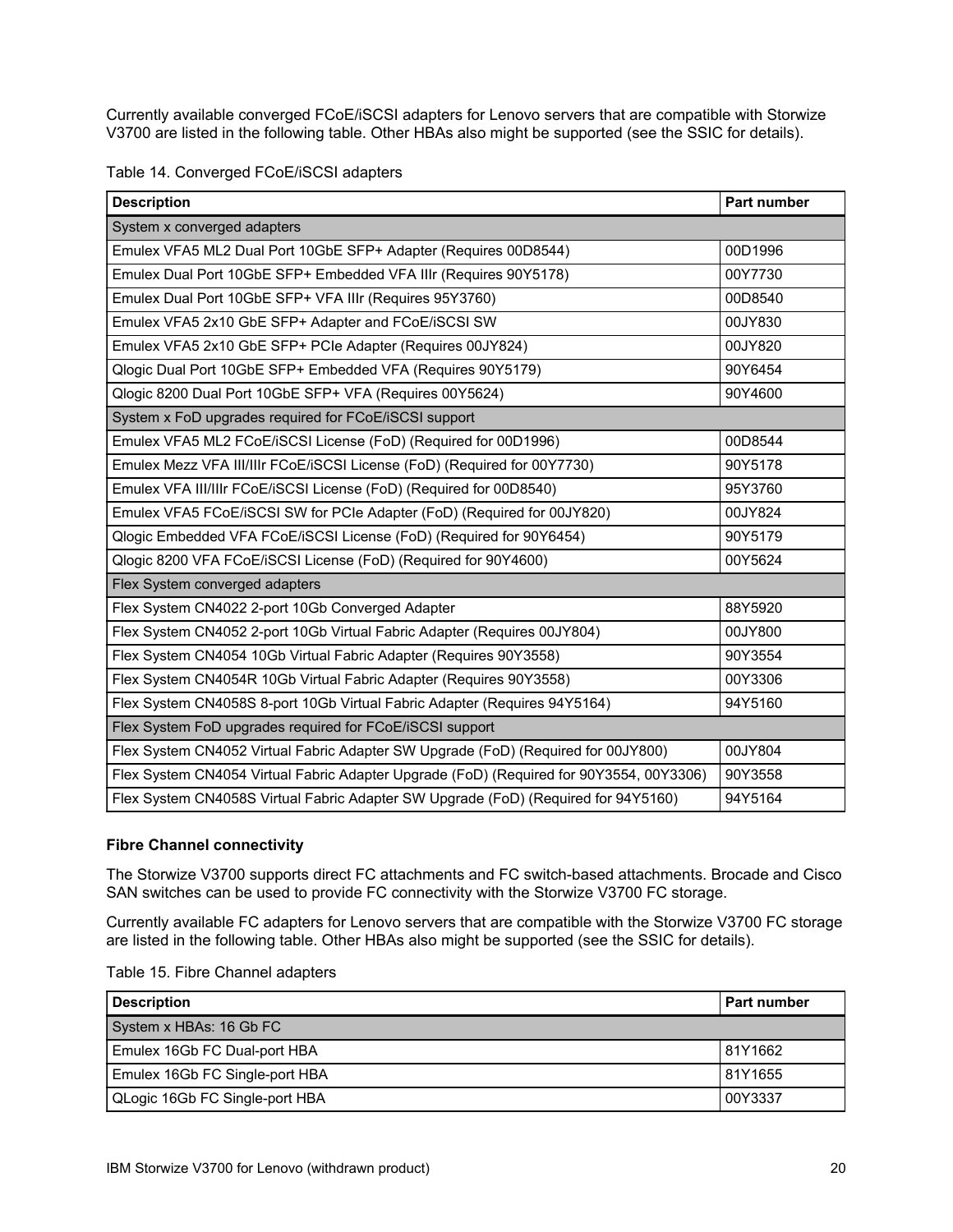| <b>Description</b>                                               | <b>Part number</b> |
|------------------------------------------------------------------|--------------------|
| QLogic 16Gb FC Dual-port HBA                                     | 00Y3341            |
| System x HBAs: 8 Gb FC                                           |                    |
| Emulex 8Gb FC Dual-port HBA                                      | 42D0494            |
| Emulex 8Gb FC Single-port HBA                                    | 42D0485            |
| QLogic 8Gb FC Dual-port HBA                                      | 42D0510            |
| QLogic 8Gb FC Single-port HBA                                    | 42D0501            |
| ThinkServer HBAs: 16 Gb FC                                       |                    |
| ThinkServer QLE2672 PCIe 16Gb 2 Port FC Adapter by Qlogic        | 4XC0F28745         |
| ThinkServer LPe16000B Single Port 16Gb FC HBA by Emulex          | 4XB0F28653         |
| ThinkServer LPe16002B Dual Port 16Gb Fiber Channel HBA by Emulex | 4XB0F28650         |
| ThinkServer LPe16002B-M6-L PCIe 16Gb 2 Port FC HBA by Emulex     | 4XB0F28705         |
| ThinkServer LPe16004B-M6-L PCIe 16Gb 4 Port FC HBA by Emulex     | 4XB0F28681         |
| ThinkServer LPm16002-M6-L AnyFabric 16Gb 2 Port FC HBA by Emulex | 4XB0F28706         |
| ThinkServer HBAs: 8 Gb FC                                        |                    |
| ThinkServer QLE2562 Dual Port 8Gb Fibre Channel HBA by Qlogic    | 0C19482            |
| ThinkServer LPe16002B-M8-L PCIe 8Gb 2 Port FC HBA by Emulex      | 4XB0F28704         |
| Flex System HBAs: 16 Gb FC                                       |                    |
| Flex System FC5052 2-port 16Gb FC Adapter                        | 95Y2386            |
| Flex System FC5054 4-port 16Gb FC Adapter                        | 95Y2391            |
| Flex System FC5172 2-port 16Gb FC Adapter                        | 69Y1942            |
| Flex System HBAs: 8 Gb FC                                        |                    |
| Flex System FC3052 2-port 8Gb FC Adapter                         | 95Y2375            |
| Flex System FC3172 2-port 8Gb FC Adapter                         | 69Y1938            |

## **Networking switches**

The following table lists currently available Ethernet and FC rack-mount switches that are offered by Lenovo that can be used in Storwize V3700 storage solutions.

Table 16. Ethernet and FC rack-mount switches

| <b>Description</b>                                       | Part<br>number |
|----------------------------------------------------------|----------------|
| 1 Gb Ethernet (iSCSI connectivity)                       |                |
| Lenovo RackSwitch G7028 (Rear to Front)                  | 7159BAX        |
| Lenovo RackSwitch G7052 (Rear to Front)                  | 7159CAX        |
| Lenovo RackSwitch G8052 (Rear to Front)                  | 7159G52        |
| 10 Gb Ethernet (iSCSI connectivity)                      |                |
| Lenovo ThinkSystem NE1032 RackSwitch (Rear to Front)     | 7159A1X        |
| Lenovo ThinkSystem NE1032T RackSwitch (Rear to Front)    | 7159B1X        |
| Lenovo ThinkSystem NE1072T RackSwitch (Rear to Front)    | 7159C1X        |
| 10 Gb Ethernet (iSCSI connectivity, FCoE transit switch) |                |
| Lenovo RackSwitch G8124E (Rear to Front)                 | 7159BR6        |
| Lenovo RackSwitch G8264 (Rear to Front)                  | 7159G64        |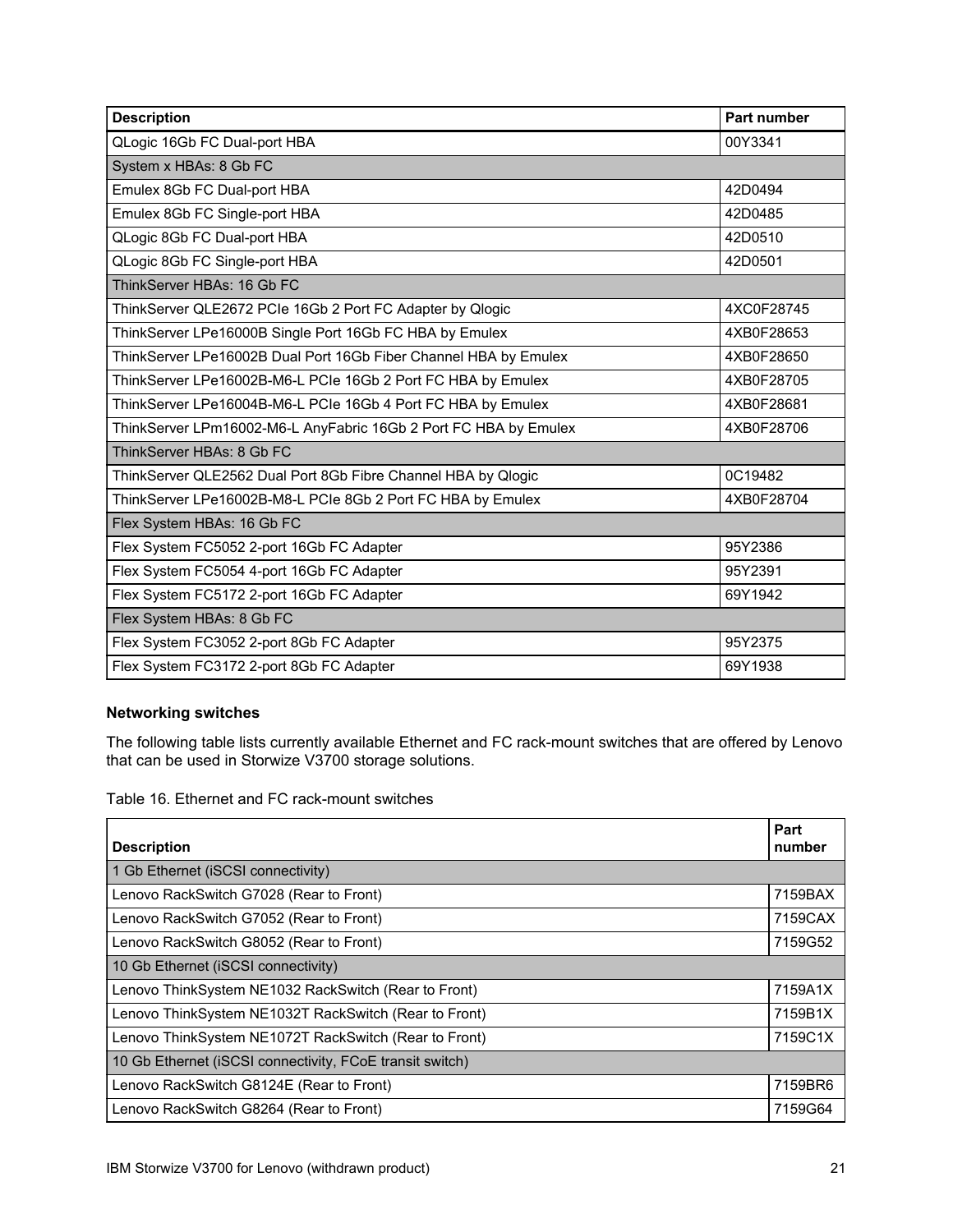| <b>Description</b>                                                                             | Part<br>number |
|------------------------------------------------------------------------------------------------|----------------|
| Lenovo RackSwitch G8272 (Rear to Front)                                                        | 7159CRW        |
| Lenovo RackSwitch G8296 (Rear to Front)                                                        | 7159GR6        |
| Converged 10 GbE and 8 Gb FC (iSCSI connectivity, FCoE/FC gateway, end-to-end FCoE)            |                |
| Lenovo RackSwitch G8264CS (Rear to Front)                                                      | 7159DRX        |
| 8 Gb FC                                                                                        |                |
| Lenovo B300, 8 ports activated w/ 8Gb SWL SFPs, 1 PS, Rail Kit                                 | 3873AR3        |
| Lenovo B6505, 12 ports activated w/ 8Gb SWL SFPs, 1 PS, Rail Kit                               | 3873AR4        |
| Lenovo B6510, 24 ports activated w/ 8Gb SWL SFPs, 2 PS, Rail Kit                               | 3873BR2        |
| 16 Gb FC                                                                                       |                |
| Lenovo ThinkSystem DB610S, 8 ports activated, 8x 16Gb SWL SFPs, 1 PS, Rail Kit                 | 6559D2Y        |
| Lenovo ThinkSystem DB610S, 24 ports activated, 24x 16Gb SWL SFP, Enterprise SW, 1 PS, Rail Kit | 6559D1Y        |
| Lenovo B6505, 12 ports activated w/ 16Gb SWL SFPs, 1 PS, Rail Kit                              | 3873AR5        |
| Lenovo B6510, 24 ports activated w/ 16Gb SWL SFPs, 2 PS, Rail Kit                              | 3873BR3        |
| 32 Gb FC                                                                                       |                |
| Lenovo ThinkSystem DB610S, 8 ports activated, 1 PS, Rail Kit                                   | 6559D3Y        |
| Lenovo ThinkSystem DB620S, 24 Ports Activated, 24x 32Gb SWL SFPs, 2 PS, Rail Kit               | 6415G11        |
| Lenovo ThinkSystem DB620S, 48 Ports Activated, 48x 32Gb SWL SFPs, 2 PS, Rail Kit               | 6415G2A        |
| Lenovo ThinkSystem DB400D 32Gb FC Director, Up to 192 ports, 8U, Enterprise SW                 | 6684B2A        |
| Lenovo ThinkSystem DB800D 32Gb FC Director, Up to 384 ports, 14U, Enterprise SW                | 6682B1A        |

For more information, see the list of Product Guides in the following categories:

- Top-of-rack Switches: <http://lenovopress.com/servers/options/switches?rt=product-guide>
- Rack SAN Switches: <http://lenovopress.com/storage/switches/rack?rt=product-guide>

The following table lists currently available Ethernet and FC embedded switches and pass-thru modules for Flex System that can be used in Storwize V3700 storage solutions.

Table 17. Ethernet and FC embedded switches for Flex System

| <b>Description</b>                                                                  | Part<br>number |
|-------------------------------------------------------------------------------------|----------------|
| 1 Gb Ethernet (iSCSI connectivity)                                                  |                |
| Lenovo Flex System EN2092 1Gb Ethernet Scalable Switch                              | 49Y4294        |
| 10 Gb Ethernet (iSCSI connectivity, FCoE transit switch)                            |                |
| Lenovo Flex System Fabric EN4093R 10Gb Scalable Switch                              | 00FM514        |
| Lenovo Flex System SI4091 10Gb System Interconnect Module                           | 00FE327        |
| Lenovo Flex System Fabric SI4093 System Interconnect Module                         | 00FM518        |
| Cisco Nexus B22 Fabric Extender for Flex System*                                    | 94Y5350        |
| Cisco Nexus B22 Fabric Extender with FET bundle for Flex System*                    | 94Y5355        |
| Converged 10 GbE and 8 Gb FC (iSCSI connectivity, FCoE/FC gateway, end-to-end FCoE) |                |
| Lenovo Flex System Fabric CN4093 10Gb Converged Scalable Switch                     | 00FM510        |
| Converged 10 GbE and 16 Gb FC (iSCSI connectivity, FCoE/FC gateway)                 |                |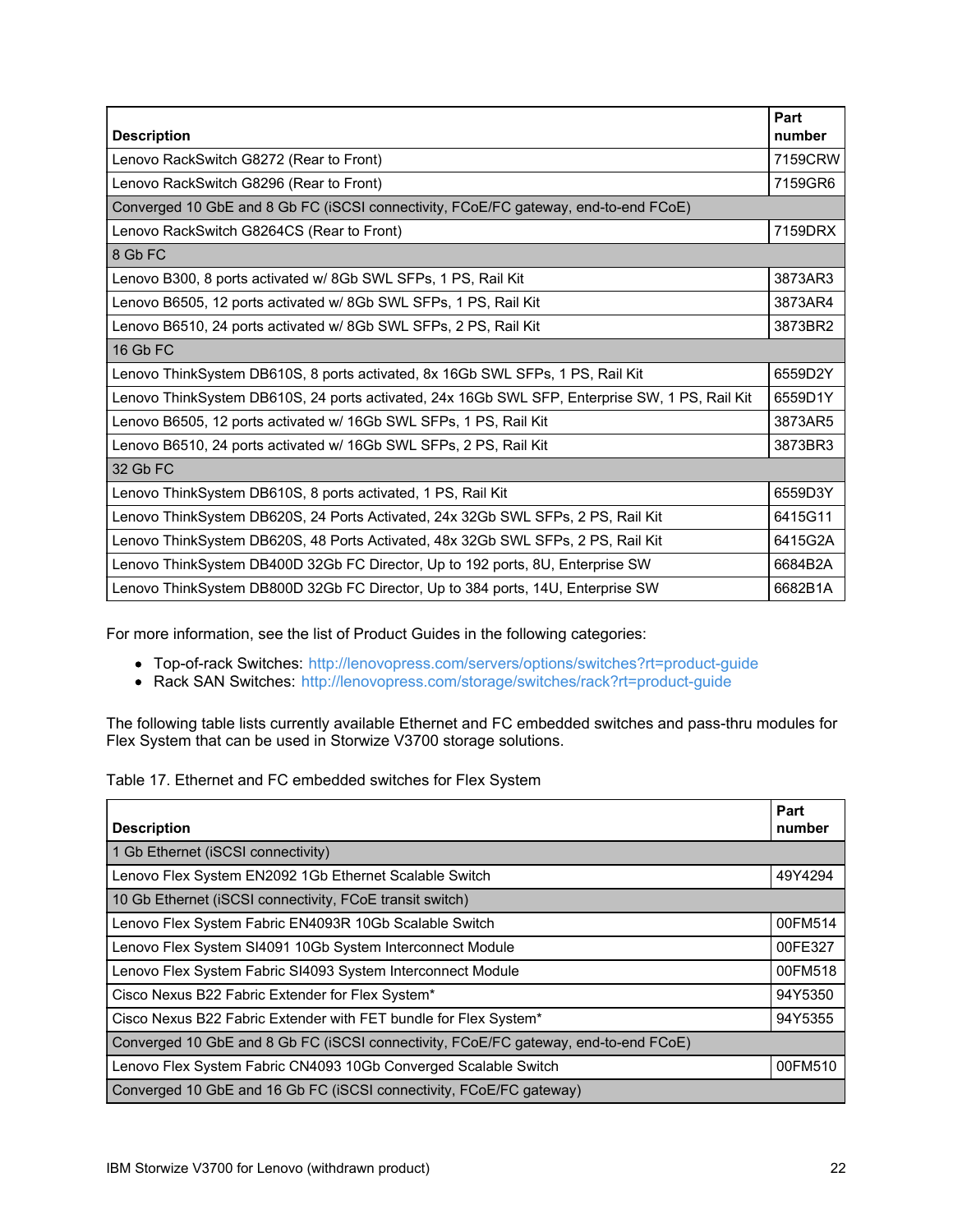| <b>Description</b>                                                                   | Part<br>number |
|--------------------------------------------------------------------------------------|----------------|
| Lenovo Flex System EN4023 10Gb Scalable Switch                                       | 94Y5212        |
| 8 Gb FC                                                                              |                |
| Lenovo Flex System FC3171 8Gb SAN Switch                                             | 69Y1930        |
| 16 Gb FC                                                                             |                |
| Lenovo Flex System FC5022 16Gb SAN Scalable Switch                                   | 88Y6374        |
| Lenovo Flex System FC5022 24-port 16Gb SAN Scalable Switch (includes two 16 Gb SFPs) | 00Y3324        |
| Lenovo Flex System FC5022 24-port 16Gb ESB SAN Scalable Switch                       | 90Y9356        |
| Pass-thru modules (require a compatible external switch)                             |                |
| Lenovo Flex System EN4091 10Gb Ethernet Pass-thru                                    | 88Y6043        |
| Lenovo Flex System FC3171 8Gb SAN Pass-thru                                          | 69Y1934        |

\* Requires a supported Cisco Nexus top of rack switch.

For more information, see the list of Product Guides in the following categories:

- Blade Network Modules: <http://lenovopress.com/servers/blades/networkmodule#rt=product-guide>
- Blade Storage Modules: <http://lenovopress.com/servers/blades/storagemodule#rt=product-guide>

#### **Operating systems**

The Storwize V3700 supports host attachments to the System x and ThinkServer servers and Flex System compute nodes with the following operating systems:

- Microsoft:
	- Microsoft Windows Server 2016
	- Microsoft Windows Server 2016 (Hyper-V)
	- o Microsoft Windows Server 2012 R2
	- o Microsoft Windows Server 2012 R2 (Hyper-V)
	- Microsoft Windows Server 2012
	- Microsoft Windows Server 2012 (Hyper-V)
	- o Microsoft Windows Server 2008 R2
	- o Microsoft Windows Server 2008 R2 (Hyper-V)
	- Microsoft Windows Server 2008
- Red Hat:
	- Red Hat Enterprise Linux 7
	- Red Hat Enterprise Linux 6
	- Red Hat Enterprise Linux 5
- SUSE:
	- o SUSE Linux Enterprise Server 12
	- SUSE Linux Enterprise Server 11
	- SUSE Linux Enterprise Server 10
- VMware:
	- VMware vSphere 6.5
	- VMware vSphere 6.0
	- VMware vSphere 5.5
	- VMware vSphere 5.1
	- VMware vSphere 5.0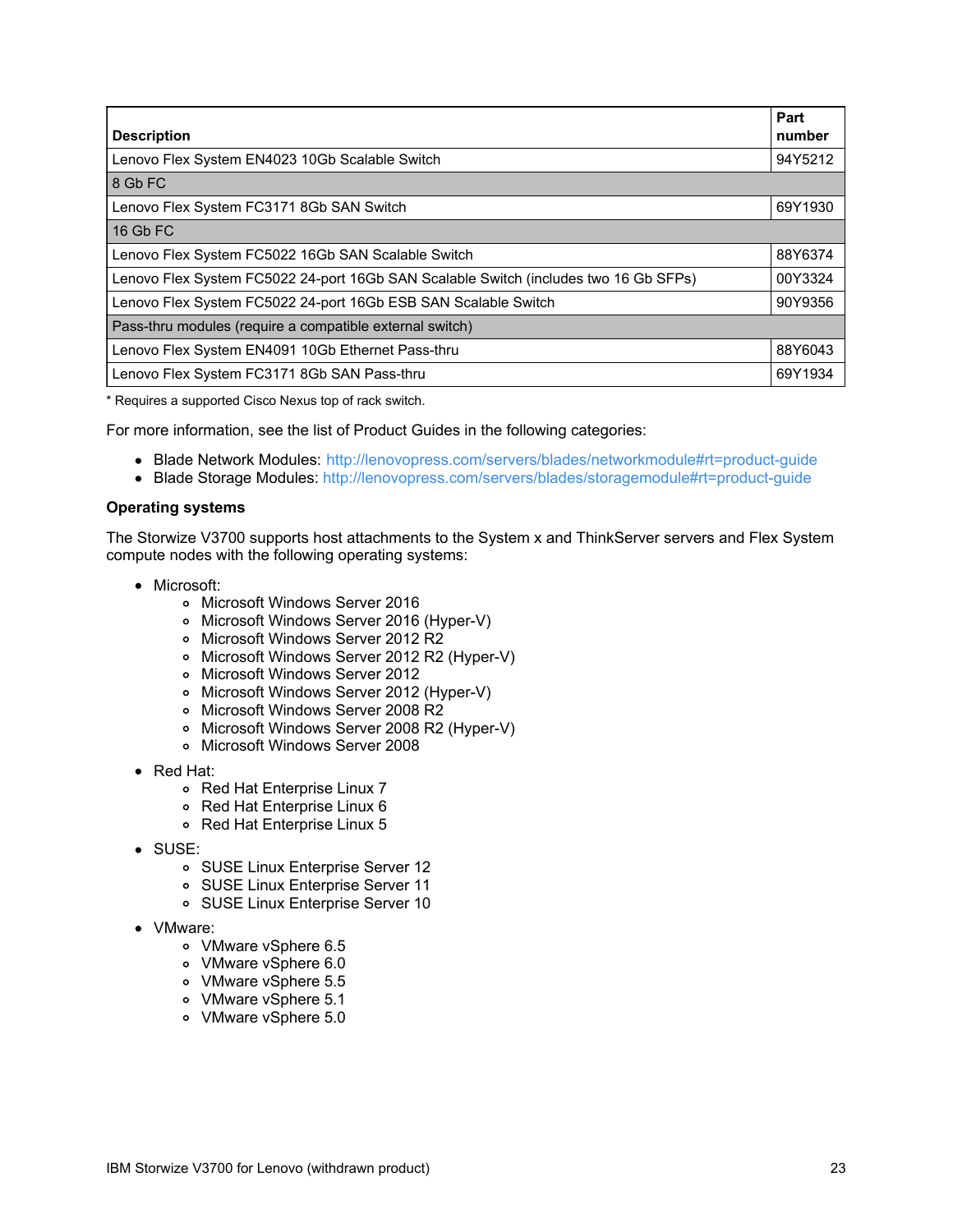## **Rack cabinets**

The following table lists the rack cabinets that are offered by Lenovo that can be used in Storwize V3700 storage solutions.

Table 18. Rack cabinets

| <b>Description</b>                                                        | Part<br>number |
|---------------------------------------------------------------------------|----------------|
| 25U S2 Standard Rack (1000 mm deep; 2 sidewall compartments)              | 93072RX        |
| 25U Static S2 Standard Rack (1000 mm deep; 2 sidewall compartments)       | 93072PX        |
| 42U S2 Standard Rack (1000 mm deep; 6 sidewall compartments)              | 93074RX        |
| 42U 1100mm Enterprise V2 Dynamic Rack (6 sidewall compartments)           | 93634PX        |
| 42U 1100mm Enterprise V2 Dynamic Expansion Rack (6 sidewall compartments) | 93634EX        |
| 42U 1200mm Deep Dynamic Rack (6 sidewall compartments)                    | 93604PX        |
| 42U 1200mm Deep Static Rack (6 sidewall compartments)                     | 93614PX        |
| 42U Enterprise Rack (1105 mm deep; 4 sidewall compartments)               | 93084PX        |
| 42U Enterprise Expansion Rack (1105 mm deep; 4 sidewall compartments)     | 93084EX        |

For more information, see the list of Product Guides in the Rack cabinets category: <http://lenovopress.com/servers/options/racks>

### **Power distribution units**

The following table lists the power distribution units (PDUs) that are offered by Lenovo that can be used in Storwize V3700 storage solutions.

Table 19. Power distribution units

| <b>Description</b>                                                                        | Part<br>number |
|-------------------------------------------------------------------------------------------|----------------|
| 0U Basic PDUs                                                                             |                |
| 0U 36 C13/6 C19 24A/200-240V 1 Phase PDU with NEMA L6-30P line cord                       | 00YJ776        |
| 0U 36 C13/6 C19 32A/200-240V 1 Phase PDU with IEC60309 332P6 line cord                    | 00YJ777        |
| 0U 21 C13/12 C19 32A/200-240V/346-415V 3 Phase PDU with IEC60309 532P6 line cord          | 00YJ778        |
| 0U 21 C13/12 C19 48A/200-240V 3 Phase PDU with IEC60309 460P9 line cord                   | 00YJ779        |
| Switched and Monitored PDUs                                                               |                |
| 0U 20 C13/4 C19 Switched and Monitored 24A/200-240V/1Ph PDU w/ NEMA L6-30P line cord      | 00YJ781        |
| 0U 20 C13/4 C19 Switched and Monitored 32A/200-240V/1Ph PDU w/ IEC60309 332P6 line cord   | 00YJ780        |
| 0U 18 C13/6 C19 Switched / Monitored 32A/200-240V/346-415V/3Ph PDU w/ IEC60309 532P6 cord | 00YJ782        |
| 0U 12 C13/12 C19 Switched and Monitored 48A/200-240V/3Ph PDU w/ IEC60309 460P9 line cord  | 00YJ783        |
| 1U 9 C19/3 C13 Switched and Monitored DPI PDU (without line cord)                         | 46M4002        |
| 1U 9 C19/3 C13 Switched and Monitored 60A 3Ph PDU with IEC 309 3P+Gnd cord                | 46M4003        |
| 1U 12 C13 Switched and Monitored DPI PDU (without line cord)                              | 46M4004        |
| 1U 12 C13 Switched and Monitored 60A 3 Phase PDU with IEC 309 3P+Gnd line cord            | 46M4005        |
| Ultra Density Enterprise PDUs (9x IEC 320 C13 + 3x IEC 320 C19 outlets)                   |                |
| Ultra Density Enterprise C19/C13 PDU Module (without line cord)                           | 71762NX        |
| Ultra Density Enterprise C19/C13 PDU 60A/208V/3ph with IEC 309 3P+Gnd line cord           | 71763NU        |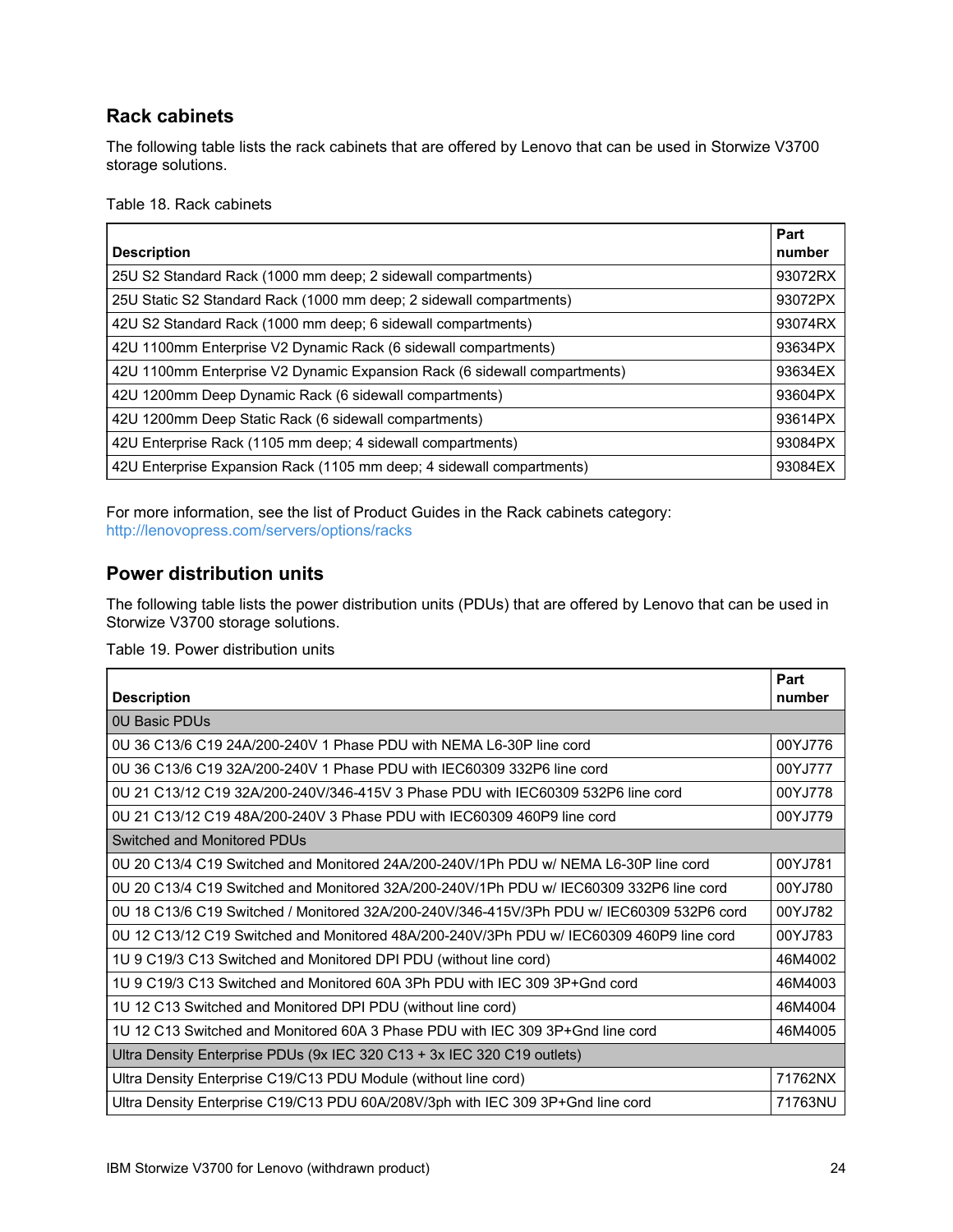| <b>Description</b>                                                           | Part<br>number |
|------------------------------------------------------------------------------|----------------|
| C13 Enterprise PDUs (12x IEC 320 C13 outlets)                                |                |
| DPI C13 Enterprise PDU+ (without line cord)                                  | 39M2816        |
| DPI Single Phase C13 Enterprise PDU (without line cord)                      | 39Y8941        |
| C19 Enterprise PDUs (6x IEC 320 C19 outlets)                                 |                |
| DPI Single Phase C19 Enterprise PDU (without line cord)                      | 39Y8948        |
| DPI 60A 3 Phase C19 Enterprise PDU with IEC 309 3P+G (208 V) fixed line cord | 39Y8923        |
| Front-end PDUs (3x IEC 320 C19 outlets)                                      |                |
| DPI 30amp/125V Front-end PDU with NEMA L5-30P line cord                      | 39Y8938        |
| DPI 30amp/250V Front-end PDU with NEMA L6-30P line cord                      | 39Y8939        |
| DPI 32amp/250V Front-end PDU with IEC 309 2P+Gnd line cord                   | 39Y8934        |
| DPI 60amp/250V Front-end PDU with IEC 309 2P+Gnd line cord                   | 39Y8940        |
| DPI 63amp/250V Front-end PDU with IEC 309 2P+Gnd line cord                   | 39Y8935        |
| Universal PDUs (7x IEC 320 C13 outlets)                                      |                |
| DPI Universal 7 C13 PDU (with 2 m IEC 320-C19 to C20 rack power cord)        | 00YE443        |
| NEMA PDUs (6x NEMA 5-15R outlets)                                            |                |
| DPI 100-127V PDU with fixed NEMA L5-15P line cord                            | 39Y8905        |
| Line cords for PDUs that ship without a line cord                            |                |
| DPI 30a Line Cord (NEMA L6-30P)                                              | 40K9614        |
| DPI 32a Line Cord (IEC 309 P+N+G)                                            | 40K9612        |
| DPI 32a Line Cord (IEC 309 3P+N+G)                                           | 40K9611        |
| DPI 60a Cord (IEC 309 2P+G)                                                  | 40K9615        |
| DPI 63a Cord (IEC 309 P+N+G)                                                 | 40K9613        |
| DPI Australian/NZ 3112 Line Cord (32A)                                       | 40K9617        |
| DPI Korean 8305 Line Cord (30A)                                              | 40K9618        |

For more information, see the list of Product Guides in the Power Distribution Units category: <http://lenovopress.com/servers/options/pdu>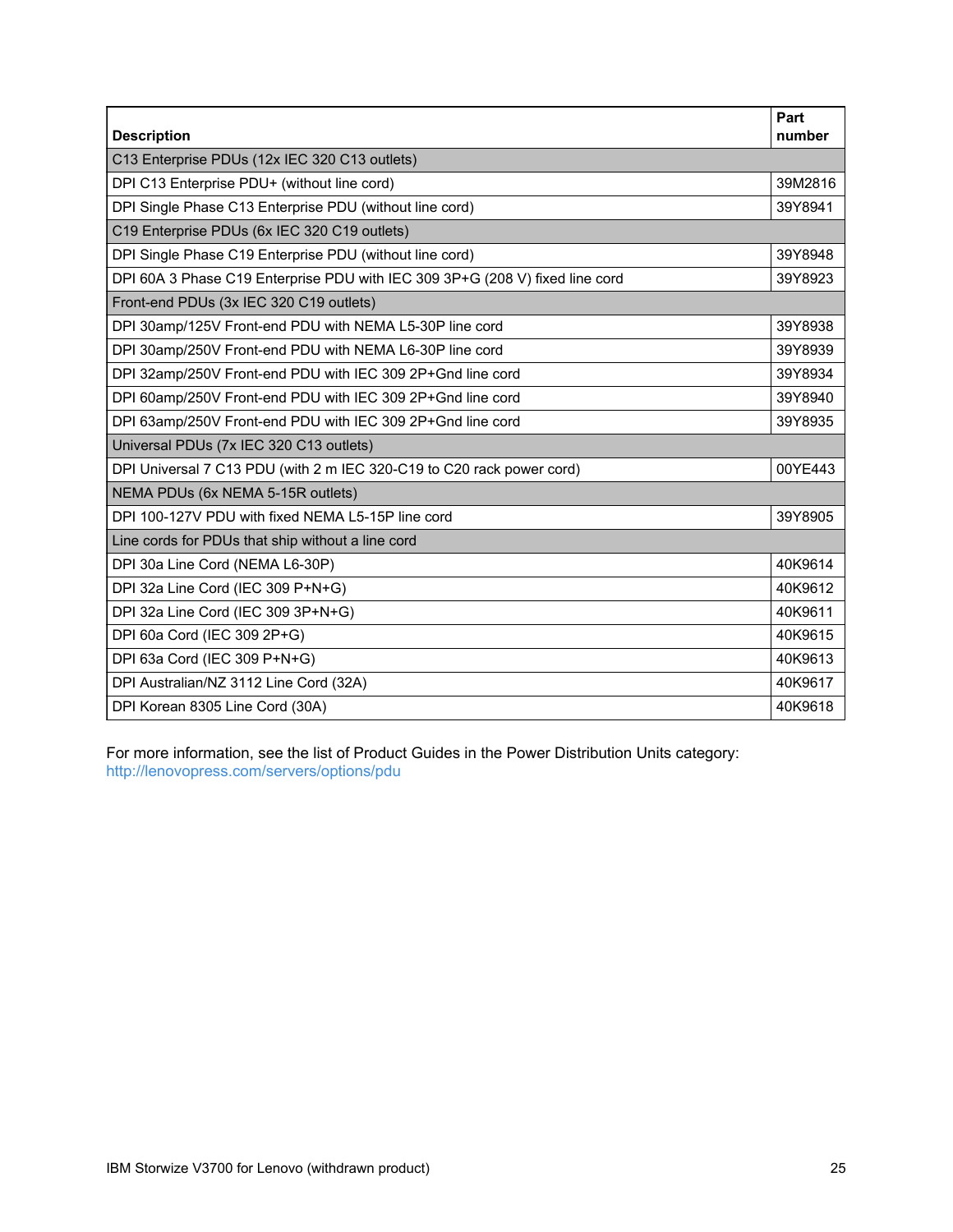## **Uninterruptible power supply units**

The following table list the uninterruptible power supply (UPS) units that are offered by Lenovo that can be used in Storwize V3700 storage solutions.

Table 20. Uninterruptible power supply units

| <b>Description</b>                                                                          | Part<br>number |
|---------------------------------------------------------------------------------------------|----------------|
| RT1.5kVA 2U Rack or Tower UPS (100-125VAC) (8x NEMA 5-15R 12A outlets)                      | 55941AX        |
| RT1.5kVA 2U Rack or Tower UPS (200-240VAC) (8x IEC 320 C13 10A outlets)                     | 55941KX        |
| RT2.2kVA 2U Rack or Tower UPS (100-125VAC) (8x NEMA 5-20R 16A outlets)                      | 55942AX        |
| RT2.2kVA 2U Rack or Tower UPS (200-240VAC) (8x IEC 320 C13 10A, 1x IEC 320 C19 16A outlets) | 55942KX        |
| RT3kVA 2U Rack or Tower UPS (100-125VAC) (6x NEMA 5-20R 16A, 1x NEMA L5-30R 24A outlets)    | 55943AX        |
| RT3kVA 2U Rack or Tower UPS (200-240VAC) (8x IEC 320 C13 10A, 1x IEC 320 C19 16A outlets)   | 55943KX        |
| RT5kVA 3U Rack or Tower UPS (200-240VAC) (8x IEC 320 C13 10A, 2x IEC 320 C19 16A outlets)   | 55945KX        |
| RT6kVA 3U Rack or Tower UPS (200-240VAC) (8x IEC 320 C13 10A, 2x IEC 320 C19 16A outlets)   | 55946KX        |
| RT8kVA 6U Rack or Tower UPS (200-240VAC) (4x IEC 320-C19 16A outlets)                       | 55948KX        |
| RT11kVA 6U Rack or Tower UPS (200-240VAC) (4x IEC 320-C19 16A outlets)                      | 55949KX        |
| RT8kVA 6U 3:1 Phase Rack or Tower UPS (380-415VAC) (4x IEC 320-C19 16A outlets)             | 55948PX        |
| RT11kVA 6U 3:1 Phase Rack or Tower UPS (380-415VAC) (4x IEC 320-C19 16A outlets)            | 55949PX        |

For more information, see the list of Product Guides in the Uninterruptible Power Supply Units category: <http://lenovopress.com/servers/options/ups>

### **Lenovo Financial Services**

Lenovo Financial Services reinforces Lenovo's commitment to deliver pioneering products and services that are recognized for their quality, excellence, and trustworthiness. Lenovo Financial Services offers financing solutions and services that complement your technology solution anywhere in the world.

We are dedicated to delivering a positive finance experience for customers like you who want to maximize your purchase power by obtaining the technology you need today, protect against technology obsolescence, and preserve your capital for other uses.

We work with businesses, non-profit organizations, governments and educational institutions to finance their entire technology solution. We focus on making it easy to do business with us. Our highly experienced team of finance professionals operates in a work culture that emphasizes the importance of providing outstanding customer service. Our systems, processes and flexible policies support our goal of providing customers with a positive experience.

We finance your entire solution. Unlike others, we allow you to bundle everything you need from hardware and software to service contracts, installation costs, training fees, and sales tax. If you decide weeks or months later to add to your solution, we can consolidate everything into a single invoice.

Our Premier Client services provide large accounts with special handling services to ensure these complex transactions are serviced properly. As a premier client, you have a dedicated finance specialist who manages your account through its life, from first invoice through asset return or purchase. This specialist develops an in-depth understanding of your invoice and payment requirements. For you, this dedication provides a high-quality, easy, and positive financing experience.

For your region specific offers please ask your Lenovo sales representative or your technology provider about the use of Lenovo Financial Services. For more information, see the following Lenovo website: <http://www.lenovofs.com>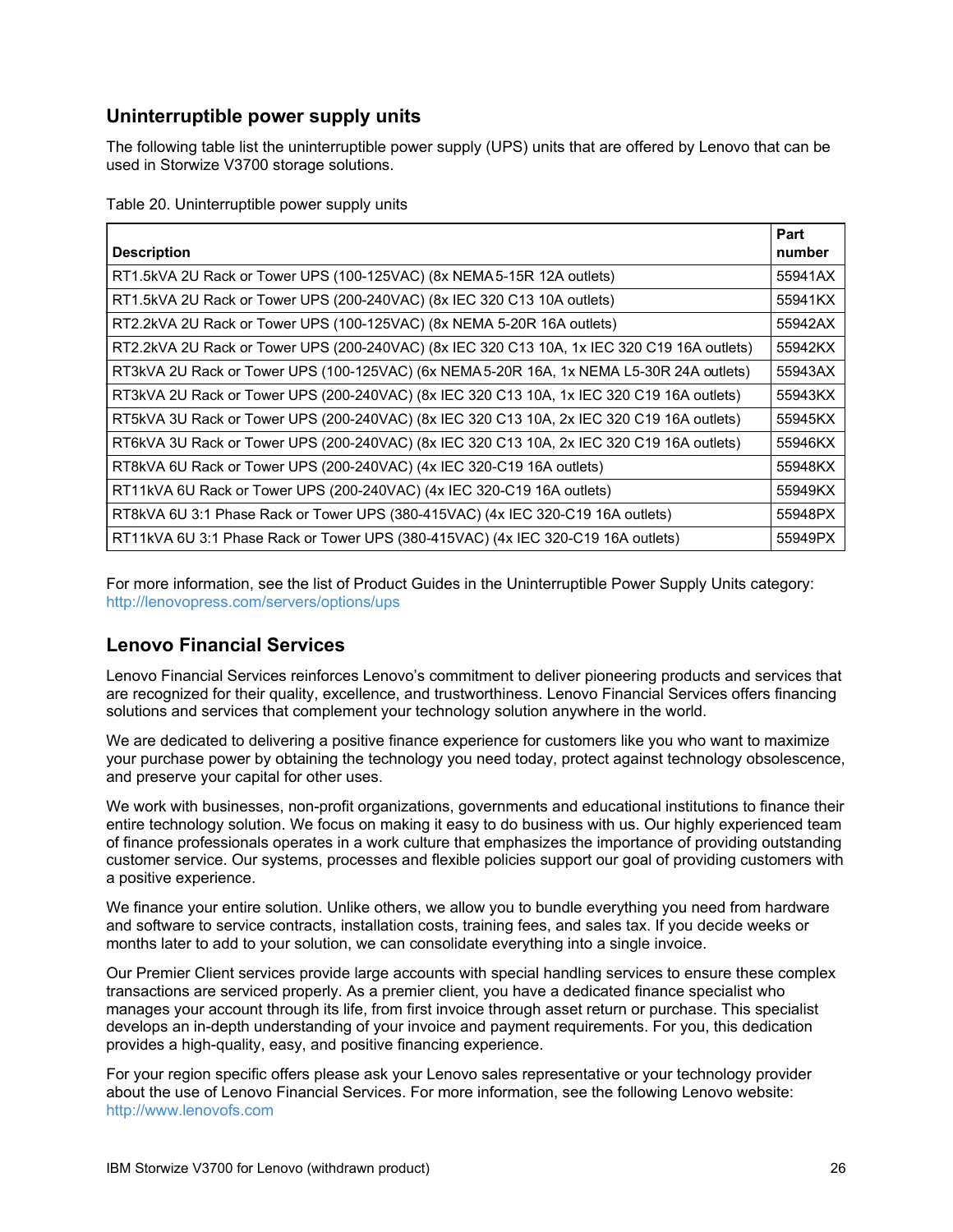### **Related publications and links**

For more information, see the following resources:

- Lenovo Storage product page: <http://www.lenovo.com/systems/storage>
- US Announcement Letter IBM Storwize V3700 for Lenovo: <http://ibm.com/common/ssi/cgi-bin/ssialias?infotype=dd&subtype=ca&&htmlfid=897/ENUS114-123>
- IBM Spectrum Virtualize Software for Storwize V3700 for Lenovo (Machine Type 6099): <http://www.ibm.com/support/fixcentral>
- Lenovo Hardware Configurator: <http://lesc.lenovo.com>
- System Storage Interoperation Center (SSIC): <http://ibm.com/systems/support/storage/ssic>

### **Related product families**

Product families related to this document are the following:

- IBM [Storage](https://lenovopress.com/storage/san/ibm)
- IBM [Alliance](https://lenovopress.com/software/alliances/ibm)
- [External](https://lenovopress.com/servers/options/external-storage) Storage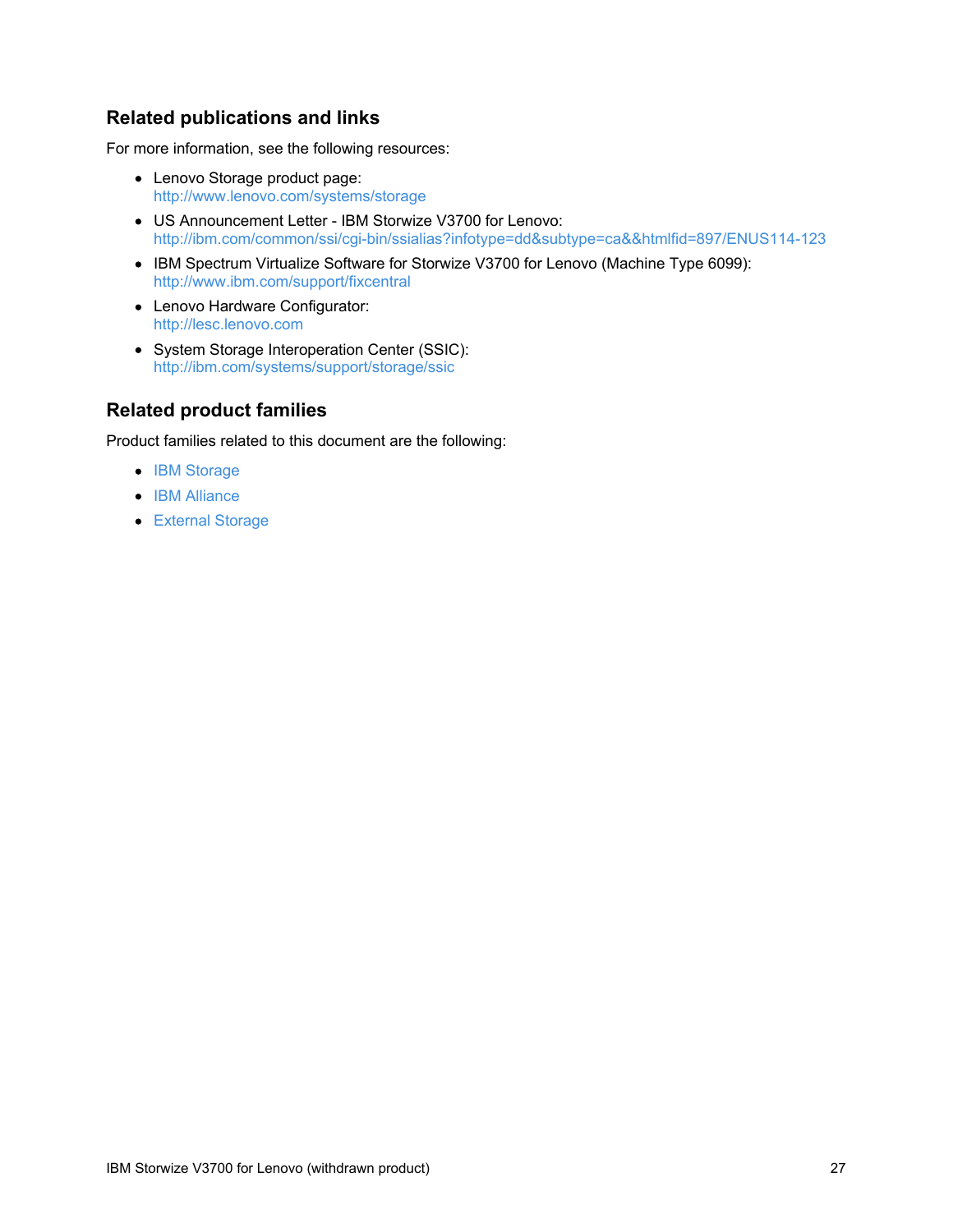### **Notices**

Lenovo may not offer the products, services, or features discussed in this document in all countries. Consult your local Lenovo representative for information on the products and services currently available in your area. Any reference to a Lenovo product, program, or service is not intended to state or imply that only that Lenovo product, program, or service may be used. Any functionally equivalent product, program, or service that does not infringe any Lenovo intellectual property right may be used instead. However, it is the user's responsibility to evaluate and verify the operation of any other product, program, or service. Lenovo may have patents or pending patent applications covering subject matter described in this document. The furnishing of this document does not give you any license to these patents. You can send license inquiries, in writing, to:

Lenovo (United States), Inc. 8001 Development Drive Morrisville, NC 27560 U.S.A. Attention: Lenovo Director of Licensing

LENOVO PROVIDES THIS PUBLICATION "AS IS" WITHOUT WARRANTY OF ANY KIND, EITHER EXPRESS OR IMPLIED, INCLUDING, BUT NOT LIMITED TO, THE IMPLIED WARRANTIES OF NON-INFRINGEMENT, MERCHANTABILITY OR FITNESS FOR A PARTICULAR PURPOSE. Some jurisdictions do not allow disclaimer of express or implied warranties in certain transactions, therefore, this statement may not apply to you.

This information could include technical inaccuracies or typographical errors. Changes are periodically made to the information herein; these changes will be incorporated in new editions of the publication. Lenovo may make improvements and/or changes in the product(s) and/or the program(s) described in this publication at any time without notice.

The products described in this document are not intended for use in implantation or other life support applications where malfunction may result in injury or death to persons. The information contained in this document does not affect or change Lenovo product specifications or warranties. Nothing in this document shall operate as an express or implied license or indemnity under the intellectual property rights of Lenovo or third parties. All information contained in this document was obtained in specific environments and is presented as an illustration. The result obtained in other operating environments may vary. Lenovo may use or distribute any of the information you supply in any way it believes appropriate without incurring any obligation to you.

Any references in this publication to non-Lenovo Web sites are provided for convenience only and do not in any manner serve as an endorsement of those Web sites. The materials at those Web sites are not part of the materials for this Lenovo product, and use of those Web sites is at your own risk. Any performance data contained herein was determined in a controlled environment. Therefore, the result obtained in other operating environments may vary significantly. Some measurements may have been made on development-level systems and there is no guarantee that these measurements will be the same on generally available systems. Furthermore, some measurements may have been estimated through extrapolation. Actual results may vary. Users of this document should verify the applicable data for their specific environment.

#### **© Copyright Lenovo 2022. All rights reserved.**

This document, TIPS1300, was created or updated on January 14, 2018.

Send us your comments in one of the following ways:

- Use the online Contact us review form found at: <https://lenovopress.com/TIPS1300>
- Send your comments in an e-mail to: [comments@lenovopress.com](mailto:comments@lenovopress.com?subject=Feedback for TIPS1300)

This document is available online at <https://lenovopress.com/TIPS1300>.